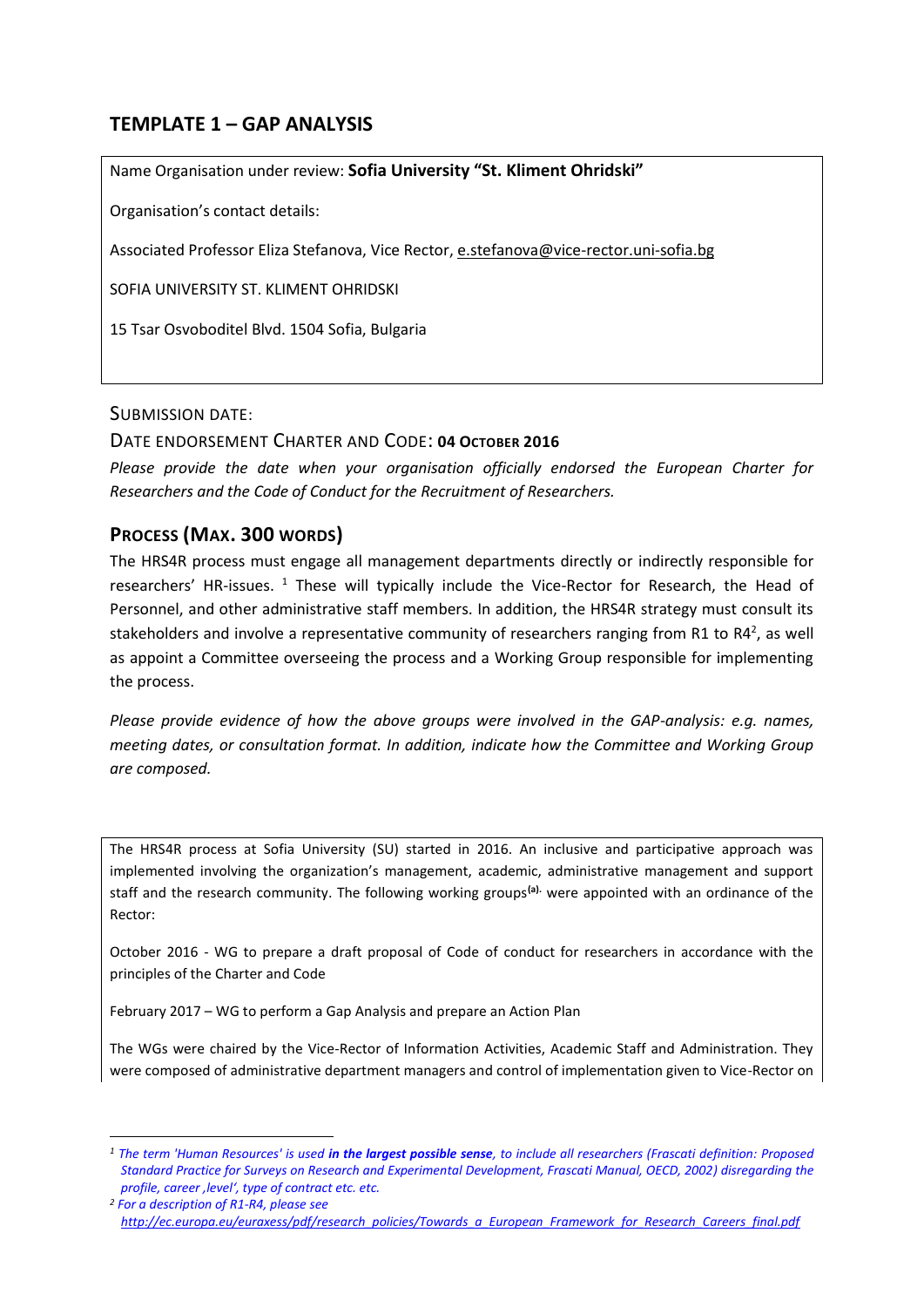Research. In 2018, as an expert for revising the application documents was invited Assoc. Prof. E. Gourova (F/R3), delegate of the SWG on HRM at ERAC, and former member of the ERA SGHRM and OTM-R WG.

A consultation with SU academic staff<sup>3</sup> was made using several surveys and follow-up discussions on department and Faculty levels with the objectives to perform an internal analysis and to identify areas of improvement according to the principles stated both in the Charter and the Code:

1) Training needs analysis (October – November 2017);

2) Assessment of quality of administrative services (December 2017 – January 2018)

3) Survey on research career; recognition and value; recruitment and selection process; support and career development; equality and diversity (April 2018)

Involvement of SU management:

1) The Council of Rectors monitors the process and supports the SU Strategy for alignment with the principles of the Charter and Code and the EU policy for HRS4R.

2) The Academic Council approved the SU Regulation on implementation of the Charter and Code (2016).

3) Top management and all deputy Deans responsible for research participated at workshop on improvement of SU working conditions and career development of researchers (February 2018)

4) SU central administration (February 2018) participated in training and discussion on improvement of SU environment according to the Charter and Code.

5) Training for SU academic and administrative staff on new GDPR and respective changes in SU internal documents (May 2018)

6) Action Plan and Gaps Analysis were sent to all deputy deans on research for approval and discussed at Faculty level with researchers (December 2018-January 2019).

7) Order by Rector for assigning tasks for the imporved Action Plan implementation to: Administrative Working Group, Steering Group and Researchers Focus Group (July 2019) **(a).** .

The HRS4R at SU is published on the University website: [https://www.uni-sofia.bg/eng/](https://www.uni-sofia.bg/eng/HRS4R)HRS4R

### **(a) Working Groups' Composition:**

### **First WG (October 2016)**

1

*The main goal of the group was to prepare a draft proposal of a Code of conduct for researchers at SU in accordance with the principles of the Charter and Code. After approval of the document the control of its implementation was given to Prof. Nikolay Vitanov (M/R4), Vice-Rector.*

*Chairperson:* Assoc. Prof. Eliza Stefanova, Vice-Rector of Information Activities, Academic Staff and Administration (F/R3)

*Members:*  Prof. Mariya Stoycheva, Functional Vice-rector of PhD school and International Relations (F/R4) Prof. Albena Chavdarova, Faculty of Education (F/R4) Jenina Jileva, Chief Manager (F) Tanya Pavlova, Head Legal Unit (F)

<sup>3</sup> Academic staff – includes all SU researchers (R1 to R4) according to art. 2 of Regulation on organization and work of SU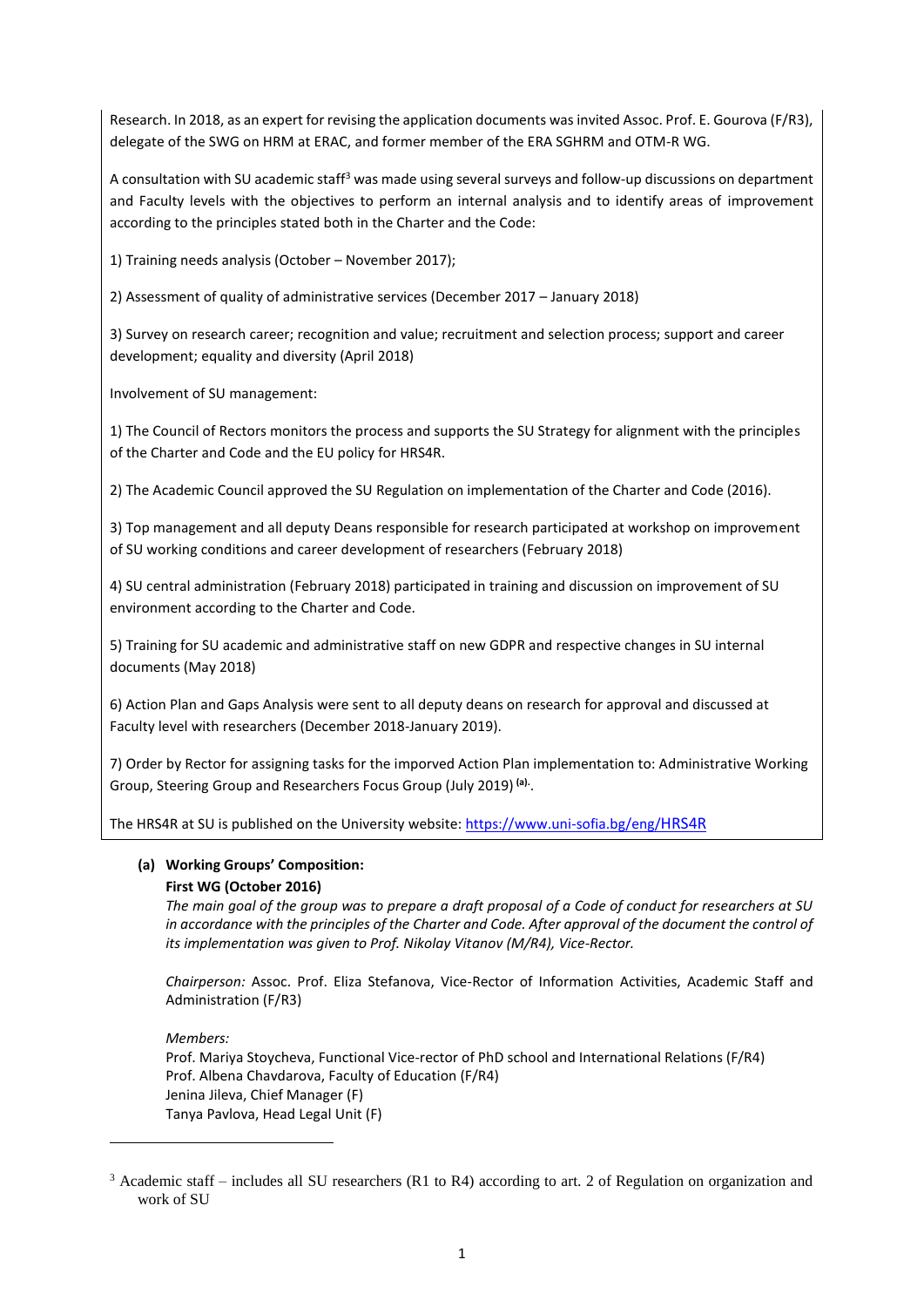Svetlana Dimitrova, EURAXESS BHO expert (F) Nikolay Stoyanov, EURAXESS BHO legal expert (M)

#### **Second WG (February 2017)**

*The goal of the group was to make an analysis of the internal documents of Sofia University and their correspondence to the principles of the European Charter for researchers and the Code of Conduct for the Recruitment of Researchers (Charter and Code). Subsequently, the group prepared a plan for*  amendments of the internal SU documents, corresponding to the HR Strategy Action plan. The control *of the implementation was given to Prof. Nikolay Vitanov (M/R4), Vice-Rector.*

*Chairmperson:* Assoc. Prof. Eliza Stefanova, Vice-Rector of Information Activities, Academic Staff and Administration (F/R3) *Members:*  Prof. Mariya Stoycheva, Functional Vice-rector of PhD school and International Relations (F/R4) Prof. Albena Chavdarova, Faculty of Education (F/R4) Tanya Pavlova, Head Legal Unit (F) Svetlana Dimitrova, EURAXESS BHO expert (F) Nikolay Stoyanov, EURAXESS BHO legal expert (M)

#### **Administrative Working Group (2 July 2019)**

*Specific tasks will be allocated by the AWG to the respective administrative units, incl. the Career Development Sector (CDS), Technology Transfer Office (TTO), etc. The Administrative working group will meet regularly (at least 4 times annually) to evaluate the progress achieved and to consider next activities for implementation of the Action Plan* 

#### *Chairperson:*

Assoc. Prof. Eliza Stefanova, Vice-Rector of Information Activities, Academic Staff and Administration (F/R3)

#### *Members*:

Assoc. Prof. Valentina Kaneva, Ethcial Committee Chair (F/R3) Detelina Ilieva, Secretary General (F) Deyana Andonova, Head of Sector PhD Students (F) Kristina Ferdinandova, Head of Department of "Research and Organisational Projects" (F) Milyana Aleksieva, Head of Department "National and International Projects" (F) Ivona Chinkova, Expert at Department of "Career Development" (F) Elena Petrova, Head of Department of "Financial Policy" (F) Galina Kuneva, Chief Legal Officer (F) Gergana Avramova, Expert at Depaartment "Human Resources Management" (F) Svetlana Dimitrova, EURAXESS BHO expert (F)

#### **Steering Group (2 July 2019)**

*SG will be in charge for monitoring of the Action Plan implementation and taking strategic decisions on the implementation of the HRS4R at SU. It will meet at least once annually*

#### *Chairpersons:*

Prof. Nikolay vitanov, Vice-rector of Research and Project Affairs (M/R4) Assoc. Prof. Eliza Stefanova, Vice-Rector of Information Activities, Academic Staff and Administration (F/R3) Assoc. Prof. Georgi Valchev Vice-rector of Education - PhD Students and Continuing Education (M/R3)

#### *Members*:

All deputy deans on research at all University' faculties (9M/7F; 6R4/10R3).

#### **Researchers Focus Group (2 July 2019)**

*The main task of the RFG will be to regularly consult with researchers on the changes proposed during the Action plan implementation and evaluate their perceptions. The feedback of researchers will provide a sound base for strategic planning of the SG and Action Plan implementation by the AWG. Chairpersons:*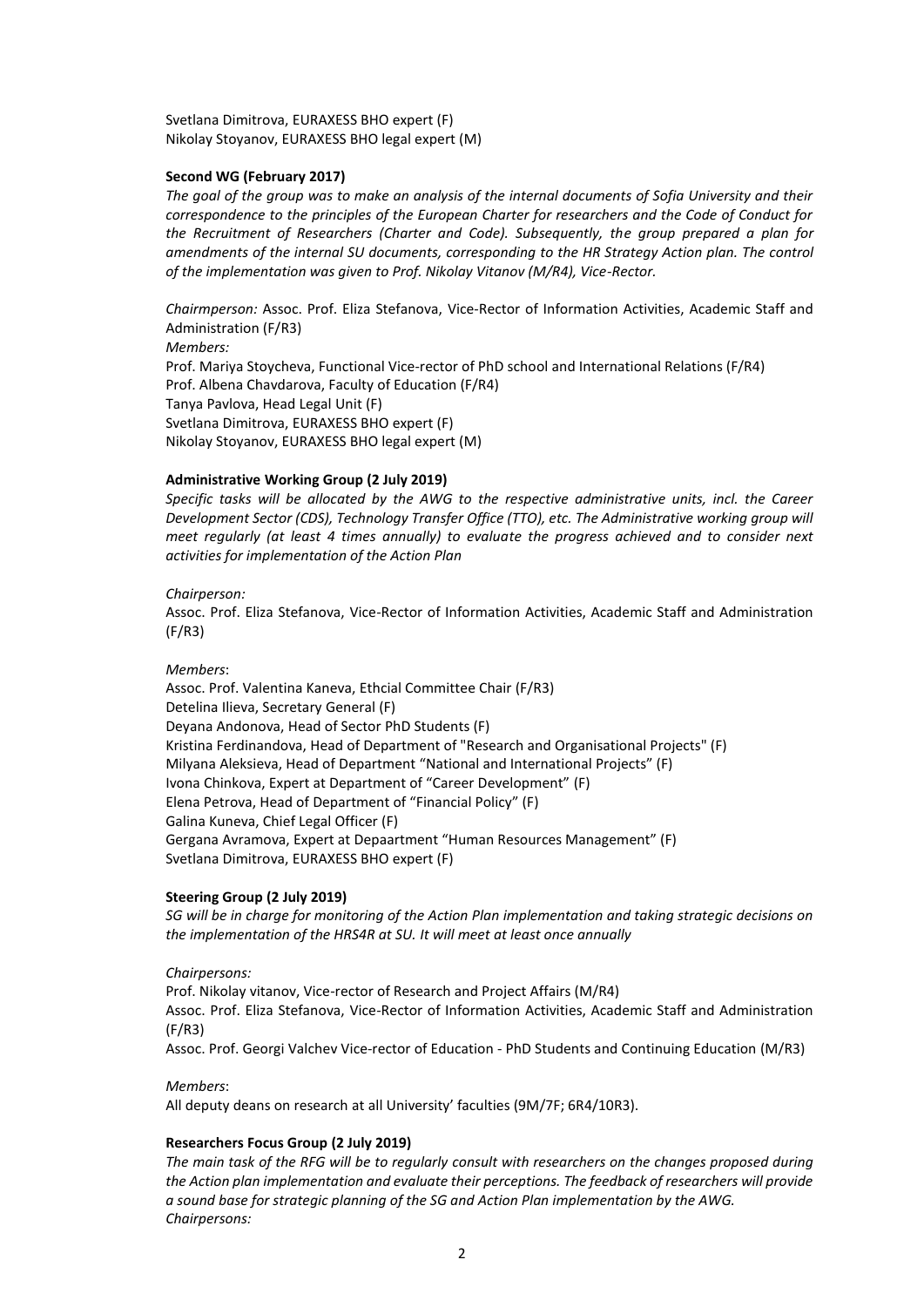Prof. Mariya Stoycheva, Functional Vice Rector of PhD school and International Relations (F/R4), Assoc. Prof. Eliza Stefanova, Vice-Rector of Information Activities, Academic Staff and Administration (F/R3)

Assoc. Prof. Georgi Valchev Vice-rector of Education - PhD Students and Continuing Education (M/R3)

#### *Members*:

Prof. Petya Yaneva, Faculty of Classical and Modern Philology (F/R4) Assoc. Prof. E. Gourova, delegate of the SWG on HRM at ERAC (F/R3) Assoc. Prof. Atanas Georgiev, Faculty of Economics and Business Administration (M/R3) Chief Asssistant Prof. Maria Baramova, Faculty of History (F/R2) Assistant Prof. Kalin Kalinov, Faculty of journalism and Mass Communication (M/R1) Simeon Grossman, Post Doc, Faculty of Law (M/R1) Kaloyan Genkov, PhD, Faculty of Phisics (M/R1) Elitza Peltekova, young scientist, Faculty of Mathematics and Informatics (F) Ivona Chinkova, Expert at Department of "Career Development" (F) Deyana Andonova, Head of Sector PhD Students (F)

## **GAP ANALYSIS**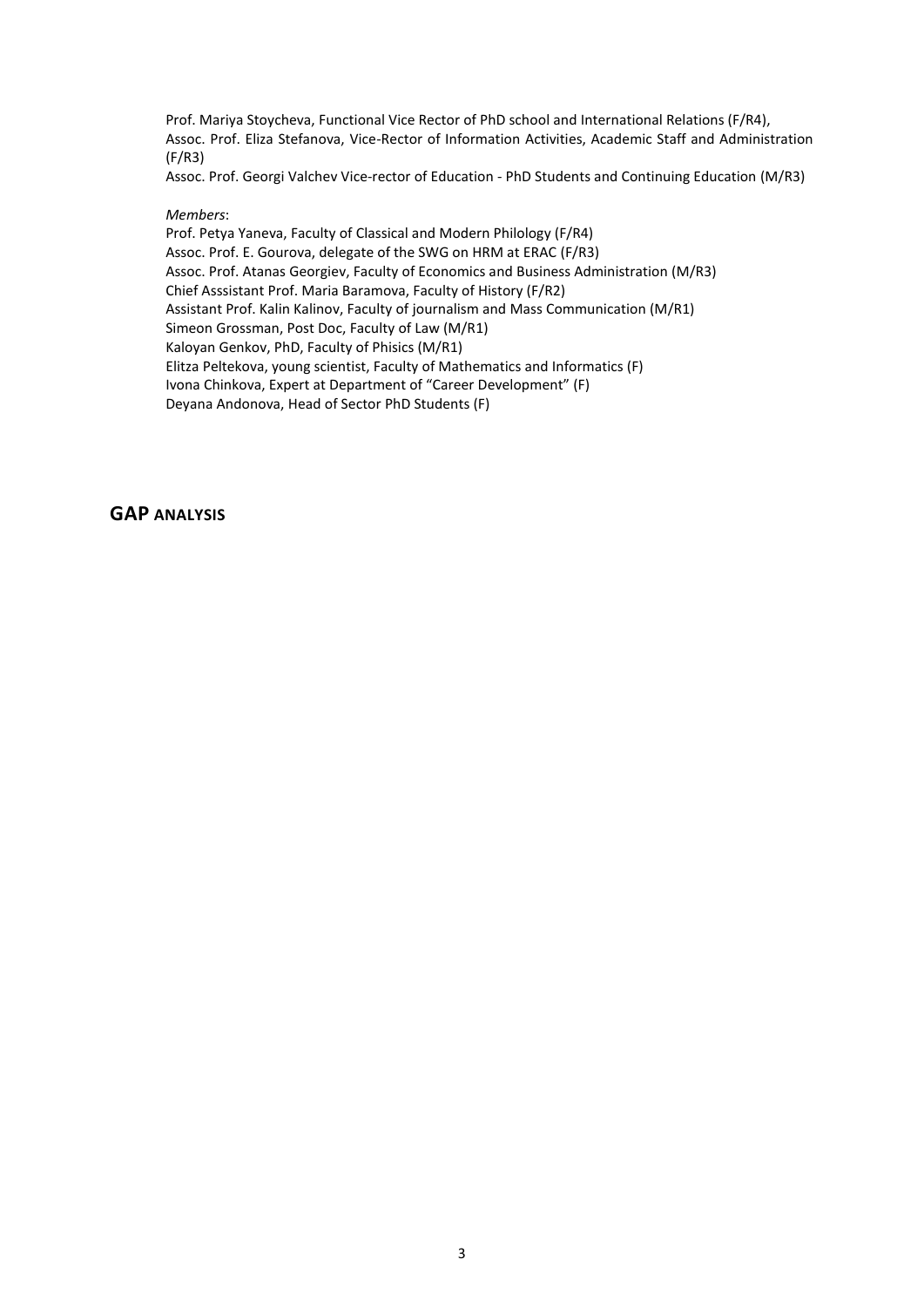| European Charter for Researchers and Code of Conduct for the Recruitment of Researchers: GAP analysis overview |                                                                                                                                                                     |                                                                                                                                                                                                                                                                                                                                                                                                                                                                                                                                                                                                                                                                                                                                                                                                                                                             |                                                                                                                                                                                                                                                                                                                                                                                                                                                                                                                                                                                              |
|----------------------------------------------------------------------------------------------------------------|---------------------------------------------------------------------------------------------------------------------------------------------------------------------|-------------------------------------------------------------------------------------------------------------------------------------------------------------------------------------------------------------------------------------------------------------------------------------------------------------------------------------------------------------------------------------------------------------------------------------------------------------------------------------------------------------------------------------------------------------------------------------------------------------------------------------------------------------------------------------------------------------------------------------------------------------------------------------------------------------------------------------------------------------|----------------------------------------------------------------------------------------------------------------------------------------------------------------------------------------------------------------------------------------------------------------------------------------------------------------------------------------------------------------------------------------------------------------------------------------------------------------------------------------------------------------------------------------------------------------------------------------------|
| Status: to what extent does this<br>organisation meet the following<br>principles?                             | fully<br>$^{+}$<br>$\equiv$<br>implemented<br>$+/- =$ almost but not<br>fully implemented<br>$-/+$<br>= partially<br>implemented<br>= insufficiently<br>implemented | In case of $-$ , $-$ / $+$ , or $+$ / $-$ , please indicate the actual "gap"<br>between the principle and the current practice in your<br>organisation.<br>If relevant, please list any national/regional legislation or<br>regulation<br>organisational<br>currently<br>impeding<br>implementation                                                                                                                                                                                                                                                                                                                                                                                                                                                                                                                                                         | <b>Initiatives</b><br>already<br>and/or<br>undertaken<br>suggestions for improvement                                                                                                                                                                                                                                                                                                                                                                                                                                                                                                         |
| <b>Ethical and Professional Aspects</b>                                                                        |                                                                                                                                                                     |                                                                                                                                                                                                                                                                                                                                                                                                                                                                                                                                                                                                                                                                                                                                                                                                                                                             |                                                                                                                                                                                                                                                                                                                                                                                                                                                                                                                                                                                              |
| 1. Research freedom                                                                                            | $+/-$                                                                                                                                                               | The research freedom is acknowledged in the legislation and<br>in the specific internal documents of SU. It is highly<br>appreciated by researchers.<br>Sofia University's legal framework:<br>Art. 4, Art. 114, Art. 175 of the Regulation on organization<br>and work of Sofia University, 14.12.2018<br>Art. 4, Art. 10, Ethics Code of the Academic Community of<br>Sofia University, 02.03.2016<br><b>National Legal Framework:</b><br>Higher Education Law, amended 20.01.2019- art. 19, art. 20,<br>art. 55<br>Law for Academic Staff Development, amended 05.05.2018<br>$-$ art. 1 (2)<br>Nevertheless, some constraints exist related to sufficient<br>funding for research and access to research infrastructure,<br>and access to scientific literature in technology and<br>engineering disciplines (e.g. access to ACM and IEEE<br>databases). | The Ministry of Education and Science provides<br>national access to several scientific databases. In<br>SU is available access throught the University<br>library web portal.<br>Under several projects funded by the<br>Operational Programme "Science and Education<br>fo Smart Growth" at SU will be established new<br>research infrastructure, and ensured better<br>conditions for research work, and thus, all<br>constraints of research freedom will be<br>removed.<br>Actions to be taken:<br>- to strengthen training activities on funding<br>opportunities and project writing |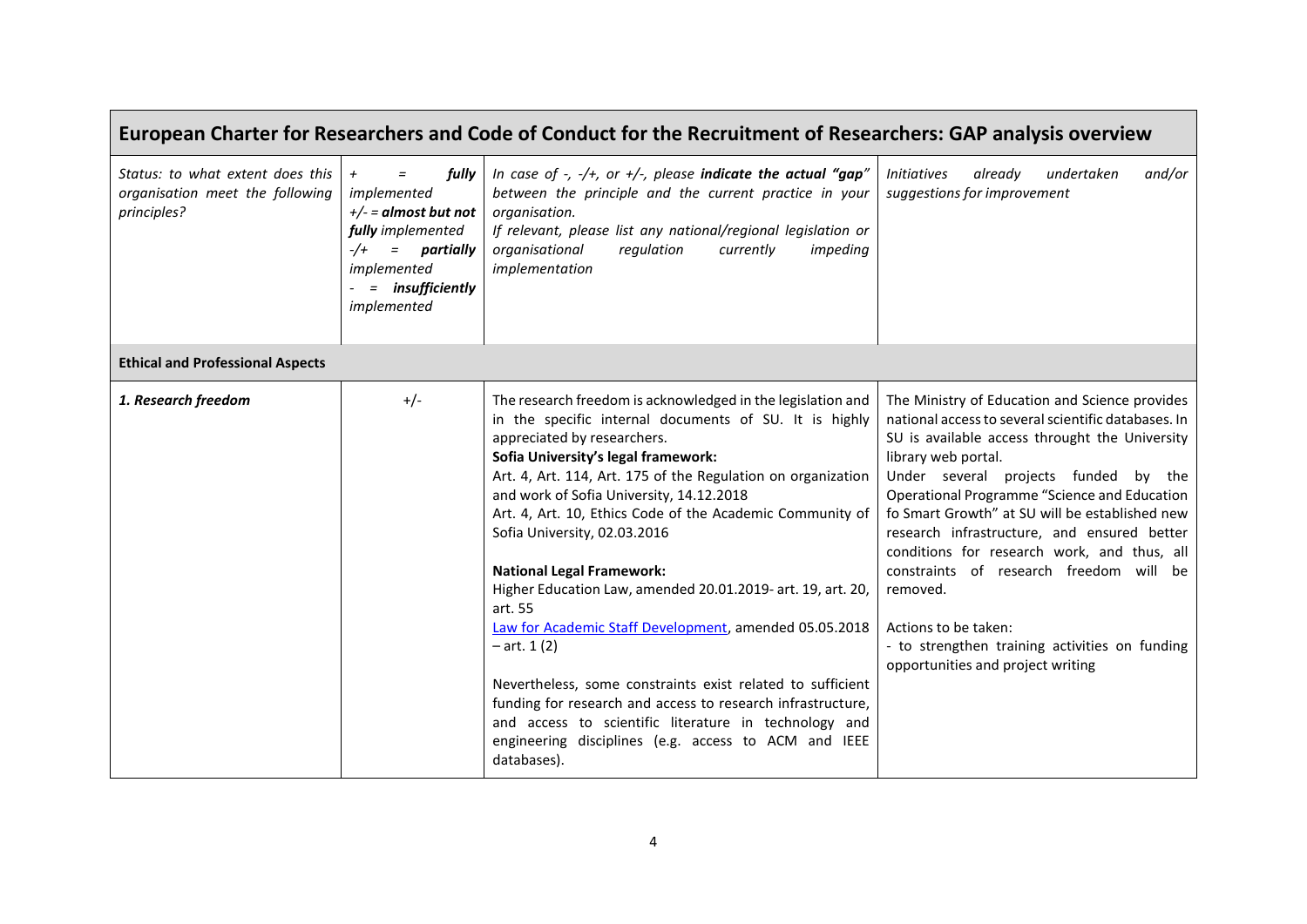| 2. Ethical principles          | $+/-$ | An amendment of the Law for Academic Staff Development<br>of May 2018 ensures a framework for observing research<br>integrity principles, incl. ethics.<br>The Ethics Code of the Academic Community of SU is based<br>on the Charter and Code principles, however, some specific<br>amendments are needed to integrate the research integrity<br>principles and the specific ethical issues in different scientific<br>disciplines.<br>Sofia University's legal framework:<br>New Regulation on terms and conditions for aquiring<br>scientific degrees and taking academic positions at SU,<br>31.10.2018<br>Art. 6 (19), (20), (21); Art.69 (6); Art.80; Art. 81; Art. 100;<br>Art.101; Art.111; Art.112; Art.115; Art.126 (6)<br>Art. 115 on SU staff obligations, Regulation on organization<br>and work of Sofia University, 13.12.2018<br>Ethics Code of the Academic Community of Sofia University,<br>2.3.2016<br>Guidelines for work of the Ethics Commission<br><b>National Legal Framework:</b><br>Higher Education Law, amended 20.01.2019- art. 56<br>Law for Academic Staff Development, amended 05.05.2018<br>- art.4 (11), art. 30, art. 30a<br>Law for Fostering of Scientific Research, amended<br>02.08.2013 - art. 3 | Since 2016 SU has been successfully running a<br>PhD school. In its programme is included a<br>special cource on "Ethics of scientific research",<br>presented to new PhD students after their<br>appointment.<br>Actions to be taken:<br>In short-term planning:<br>- information and training initiatives, incl. ethical<br>training to be integrated in career development<br>plans of all researchers<br>In long term:<br>- to be designed requirements for research<br>ethics in different disciplines |
|--------------------------------|-------|-------------------------------------------------------------------------------------------------------------------------------------------------------------------------------------------------------------------------------------------------------------------------------------------------------------------------------------------------------------------------------------------------------------------------------------------------------------------------------------------------------------------------------------------------------------------------------------------------------------------------------------------------------------------------------------------------------------------------------------------------------------------------------------------------------------------------------------------------------------------------------------------------------------------------------------------------------------------------------------------------------------------------------------------------------------------------------------------------------------------------------------------------------------------------------------------------------------------------------------------|-------------------------------------------------------------------------------------------------------------------------------------------------------------------------------------------------------------------------------------------------------------------------------------------------------------------------------------------------------------------------------------------------------------------------------------------------------------------------------------------------------------|
| 3. Professional responsibility | $+/-$ | The principle is generally observed in national legislation and<br>SU internal documents:<br>Sofia University's legal framework:<br>Art. 2, Art. 6, Art. 7, Art. 11, Ethics Code of the Academic<br>Community of Sofia University, 02.03.2016.<br>Art. 115, Regulation on organization and work of Sofia<br>University, 13.12.2018<br><b>National Legal Framework:</b><br>Higher Education Law, amended 20.01.2019- art. 56                                                                                                                                                                                                                                                                                                                                                                                                                                                                                                                                                                                                                                                                                                                                                                                                               | Since 2016 SU has been successfully running a<br>PhD school. In its programme is included a<br>special cource on "Ethics of scientific research",<br>presented to new PhD students after their<br>appointment.<br>In relation to entering into force the GDPR in<br>Bulgaria and the amendments to the Personal                                                                                                                                                                                             |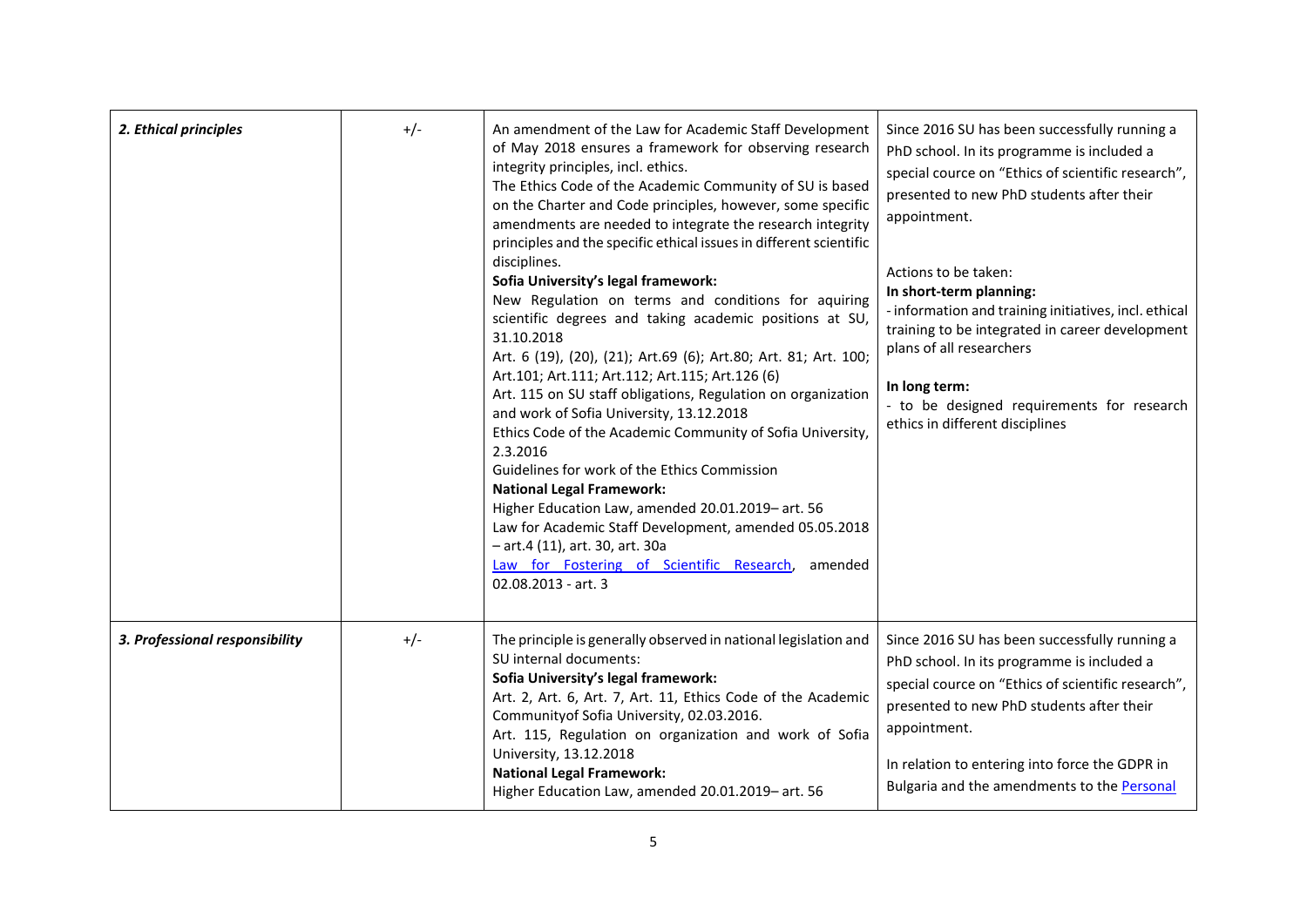|                                                  |           | Law for Academic Staff Development, amended 05.05.2018<br>$-$ art. 1 (2), art 4(11), art. 35<br>There is a need to consider how to integrate the principles<br>of research integrity and responsible research in the internal<br>documents and procedures of SU, as well as to launch<br>specific activities linked to research impact assessment.<br>Such activities should be integrated in the training of PhD<br>students, and in the regular assessment of all researchers,<br>their rewarding and research projects funded by SU.                                                                                                                                                                 | Data Protection Act, specific changes were<br>made in SU documents and practice, and a<br>dedicated training was provided to SU<br>academic and administrative staff in May 2018.<br>Actions to be taken:<br>- prepare internal Guidelines on research<br>integrity, incl. professional responsibility<br>- training for supervisors and mentors based on<br>good practices for observance of research<br>integrity principles<br>- to take measures for introduction of software<br>tools providing plagiarism checking |
|--------------------------------------------------|-----------|---------------------------------------------------------------------------------------------------------------------------------------------------------------------------------------------------------------------------------------------------------------------------------------------------------------------------------------------------------------------------------------------------------------------------------------------------------------------------------------------------------------------------------------------------------------------------------------------------------------------------------------------------------------------------------------------------------|--------------------------------------------------------------------------------------------------------------------------------------------------------------------------------------------------------------------------------------------------------------------------------------------------------------------------------------------------------------------------------------------------------------------------------------------------------------------------------------------------------------------------|
| 4. Professional attitude                         | $-/-$     | The principle is generally observed in national legislation and<br>SU internal documents:<br>Sofia University's legal framework:<br>Art. 12 of the Ethics Code of the Academic Community of<br>Sofia University, 02.03.2016.<br>Art. 115, Regulation on organization and work of Sofia<br>University, 13.12.2018<br><b>National Legal Framework:</b><br>Higher Education Law, amended 20.01.2019- art. 56<br>This principle is still not fully implemented. Generally, the<br>professional responcibility regarding research projects<br>implementation is in place. Additionally, the principles for<br>research integrity and responcible research need to be<br>stipulated in SU internal documents. | Actions to be taken:<br>- prepare internal Guidelines on research<br>integrity, incl. professional attitude in research<br>- training of supervisors and mentors based on<br>good practices for observance of research<br>integrity principles<br>- integrate in PhD training guidance on<br>professional attitude of researchers                                                                                                                                                                                        |
| Contractual<br>and<br>5.<br>legal<br>obligations | $\ddot{}$ | The principle is observed in national legislation and SU<br>internal documents:<br>Sofia University's legal framework:                                                                                                                                                                                                                                                                                                                                                                                                                                                                                                                                                                                  |                                                                                                                                                                                                                                                                                                                                                                                                                                                                                                                          |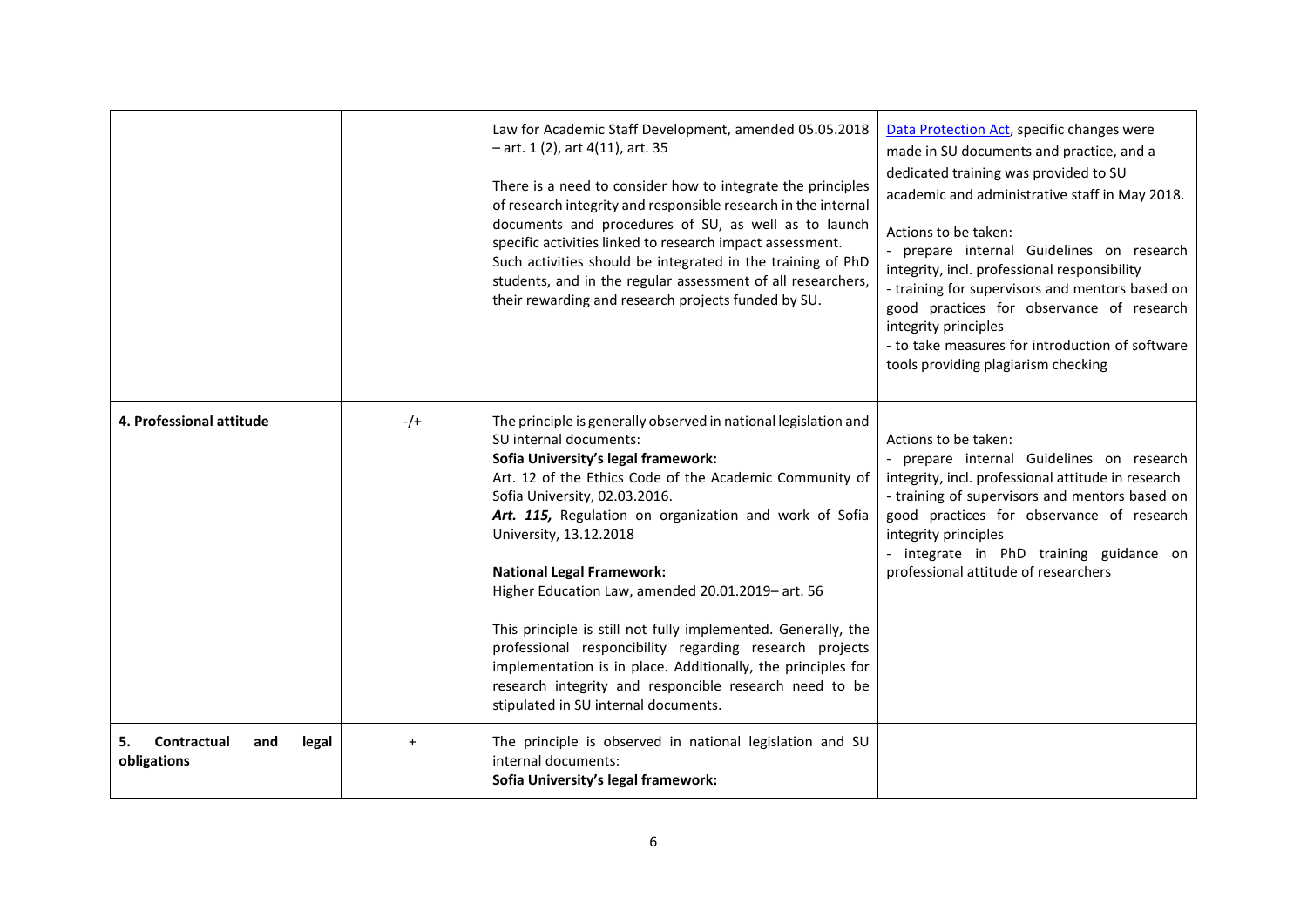|                              |           | Art. 113, Regulation on organization and work of Sofia<br>University, 13.12.2018<br>Regulation on internal employment rules, 26.05.2010<br>Collective labour contract, 01.05.2018<br>Art. 13, Ethics Code of the Academic Communityof Sofia<br>University, 02.03.2016<br><b>National Legal Framework:</b><br>Labor Code, amended 06.11.2018<br>Higher Education Law, amended 20.01.2019, art. 56<br>Intellectual Property Rights Law, amended 20.02.2015<br>Law for Health and Safe Working Conditions, 05.12.2017 |                                                                                                                                                                                                                                                                                                                                                    |
|------------------------------|-----------|--------------------------------------------------------------------------------------------------------------------------------------------------------------------------------------------------------------------------------------------------------------------------------------------------------------------------------------------------------------------------------------------------------------------------------------------------------------------------------------------------------------------|----------------------------------------------------------------------------------------------------------------------------------------------------------------------------------------------------------------------------------------------------------------------------------------------------------------------------------------------------|
| 6. Accountability            | $\ddot{}$ | The principle is observed in national legislation and SU<br>internal documents:<br>Sofia University's legal framework:<br>Art. 16 of the Ethics Code of the Academic Communityof<br>Sofia University, 02.03.2016.<br>Regulation on internal employment rules at SU, 26.05.2010<br><b>National Legal Framework:</b><br>Higher Education Law, amended 20.01.2019 - Art.56<br>Law for Fostering of the Scientific Research, 02.08.2013 - art.<br>4 (2), art. 5, art. 6 (1)                                            |                                                                                                                                                                                                                                                                                                                                                    |
| 7. Good practice in research | $+/-$     | Generally, specific rules are guiding the health and safety at<br>work with which all employees are made aware upon<br>employement.<br>Sofia University's legal framework:<br>Art. 14 of the Ethics Code of the Academic Communityof<br>Sofia University, 02.03.2016.<br>Regulation on organization and work of Sofia University,<br>14.12.2018<br><b>National Legal Framework:</b><br>Law for Health and Safety Conditions of Labour, 23.12.1997<br>Labour Code, amended 06.11.2018                               | Actions to be taken:<br>In the short term:<br>preparation of specific guidelines for<br>researchers on cyber security and back-up<br>strategies<br>- provision of training to cope with information<br>technology disasters<br>In the long term:<br>- changing internal rules according to specific<br>good practices in different research fields |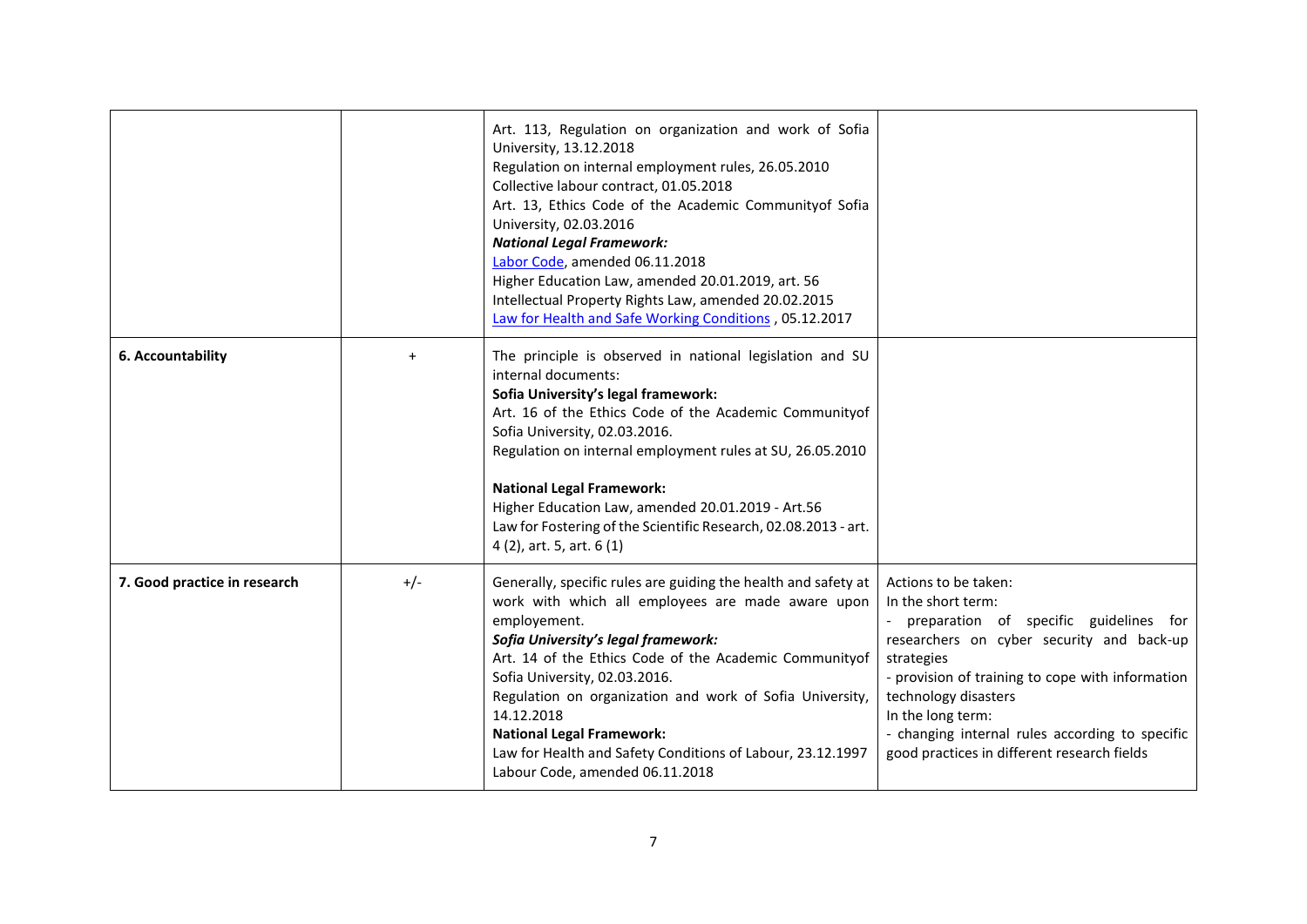|                                              |       | Personal Data Protection Act, amended 19.1.2018<br>Recent trends in information and cyber security should be<br>considered, and specific guidelines for researchers on cyber<br>security and back-up strategies, as well as appropriate<br>training should be provided to cope with information<br>technology disasters.<br>There is a need to benchmark the SU research practices<br>according to accepted good practices in the specific<br>disciplines, and if necessary, take measures for introduction<br>of changes in the internal rules and procedures.                                                                                                                                                                                                                                                                                                                    |                                                                                                                                                                                                                                                                                                                                                                                                                                                                                                                                                                                                                                         |
|----------------------------------------------|-------|------------------------------------------------------------------------------------------------------------------------------------------------------------------------------------------------------------------------------------------------------------------------------------------------------------------------------------------------------------------------------------------------------------------------------------------------------------------------------------------------------------------------------------------------------------------------------------------------------------------------------------------------------------------------------------------------------------------------------------------------------------------------------------------------------------------------------------------------------------------------------------|-----------------------------------------------------------------------------------------------------------------------------------------------------------------------------------------------------------------------------------------------------------------------------------------------------------------------------------------------------------------------------------------------------------------------------------------------------------------------------------------------------------------------------------------------------------------------------------------------------------------------------------------|
| 8. Dissemination, exploitation of<br>results | $+/-$ | Sofia University's legal framework:<br>IPR Rules of SU, 7.12.2016<br>Art. 17 of the Ethics Code of the Academic Community of<br>Sofia University, 02.03.2016<br>Strategy for commersialisation of scientific research of SU<br>Art. 114, Regulation on organization and work of Sofia<br>University, 14.12.2018<br><b>National Legal Framework:</b><br>Intellectual Property Rights Law, amended 20.02.2015<br>Law for Fostering of Scientific Research, amended<br>02.08.2013- Art.7b<br>Law on Access to Public Information, amdended 26.02.2019<br>Higher Education Law, amended 20.01.2019<br>More efforts are needed for researchers training on IPR<br>knowledge<br>protection,<br>transfer<br>and<br>research<br>commersialisation.<br>SU needs to underatke in the long-term specific actions in<br>relation to Open Science and Open Data, and Open Science<br>rewarding. | The academic community at Sofia University is<br>generally involved in research dissemination<br>using various publication channels.<br>A Technology Transfer Office (TTO) at SU is in<br>charge of making industrial stakeholders aware<br>of SU research results.<br>Actions to be taken:<br>In the short term:<br>- design of practical guidelines on IPR,<br>knowledge<br>transfer<br>and<br>research<br>commercialization<br>- seminars on awareness raising and training on<br>IPR and research commercialization,<br>In the long term:<br>- design of Open Science data bases at SU<br>- training of researchers on Open Science |
| 9. Public engagement                         | $+/-$ | The principle is generally observed in national legislation and<br>SU internal documents:<br>Sofia University's legal framework:                                                                                                                                                                                                                                                                                                                                                                                                                                                                                                                                                                                                                                                                                                                                                   | Many researchers are involved on voluntary<br>basis in public engangement activities; however,<br>this is not taken into account in their                                                                                                                                                                                                                                                                                                                                                                                                                                                                                               |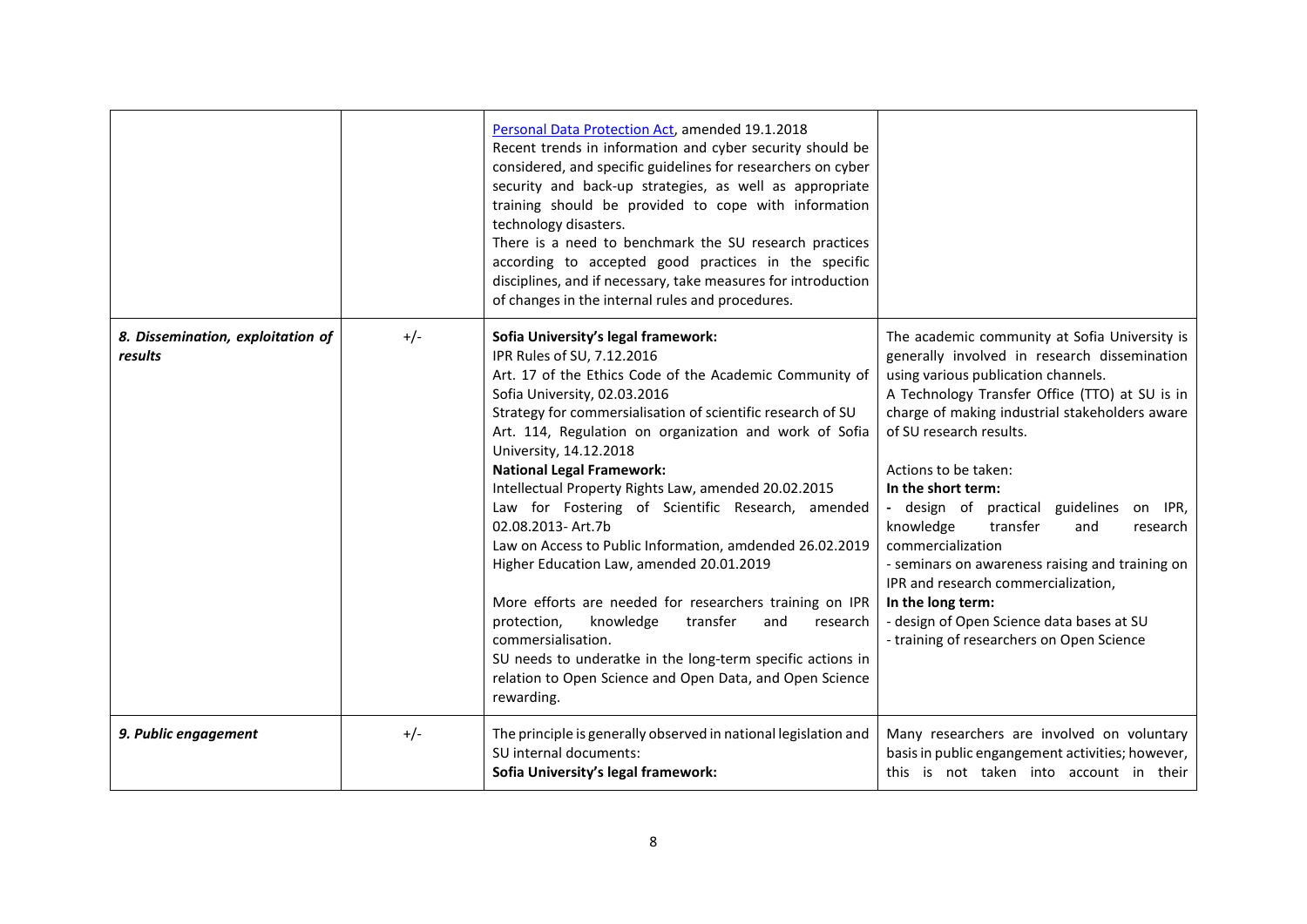|                        | Art. 18 of the Ethics Code of the Academic Community of<br>Sofia University, 02.03.2016<br><b>National Legal Framework:</b><br>Law for Fostering of Scientific Research,<br>$02.08.2013$ - art.4 $(1)$<br>Law on Access to Public Information, 7.07.2000                                                                                                                                                                                                                                                                                                                                                      | assessment, and SU has no official policy on<br>public engangement.<br>In addition, research strategy is not based on<br>regular monitoring of public and economic<br>interests in RTD.<br>Actions to be taken:<br>In short terms:<br>- organization of regular Open doors at SU and<br>guided visists for students<br>- introduction of training of PhD students on<br>effective science communication<br>- stimulation of researchers for participation in<br>outreach activities (like European Researchers<br>Night, Science Fairs, etc.)<br>In long terms:<br>- undertaking regular monitoring of the research<br>needs in society and economy and adapting<br>accordingly research strategiies<br>- undertaking collaboration with students and<br>teachers on scientific issues |
|------------------------|---------------------------------------------------------------------------------------------------------------------------------------------------------------------------------------------------------------------------------------------------------------------------------------------------------------------------------------------------------------------------------------------------------------------------------------------------------------------------------------------------------------------------------------------------------------------------------------------------------------|----------------------------------------------------------------------------------------------------------------------------------------------------------------------------------------------------------------------------------------------------------------------------------------------------------------------------------------------------------------------------------------------------------------------------------------------------------------------------------------------------------------------------------------------------------------------------------------------------------------------------------------------------------------------------------------------------------------------------------------------------------------------------------------|
| 10. Non discrimination | The principle is observed in national legislation and SU<br>internal documents:<br>Sofia University's legal framework:<br>Art. 108, Regulation on organization and work of Sofia<br>University, 14.12.2018<br>Art. 3 of the Ethics Code of the Academic Community of Sofia<br>University, 02.03.2016.<br><b>National Legal Framework:</b><br>Law on Protection Against Discrimination, 20.05.2011<br>Law on Access to Public Information, 7.07.2000<br>Higher Education Law, amended 20.01.2019 - Art. 3, Art.4<br>Law for Integration of Disabled People, 01.01.2019<br>Labour Code, 06.11.2018 - art. 8 (3) |                                                                                                                                                                                                                                                                                                                                                                                                                                                                                                                                                                                                                                                                                                                                                                                        |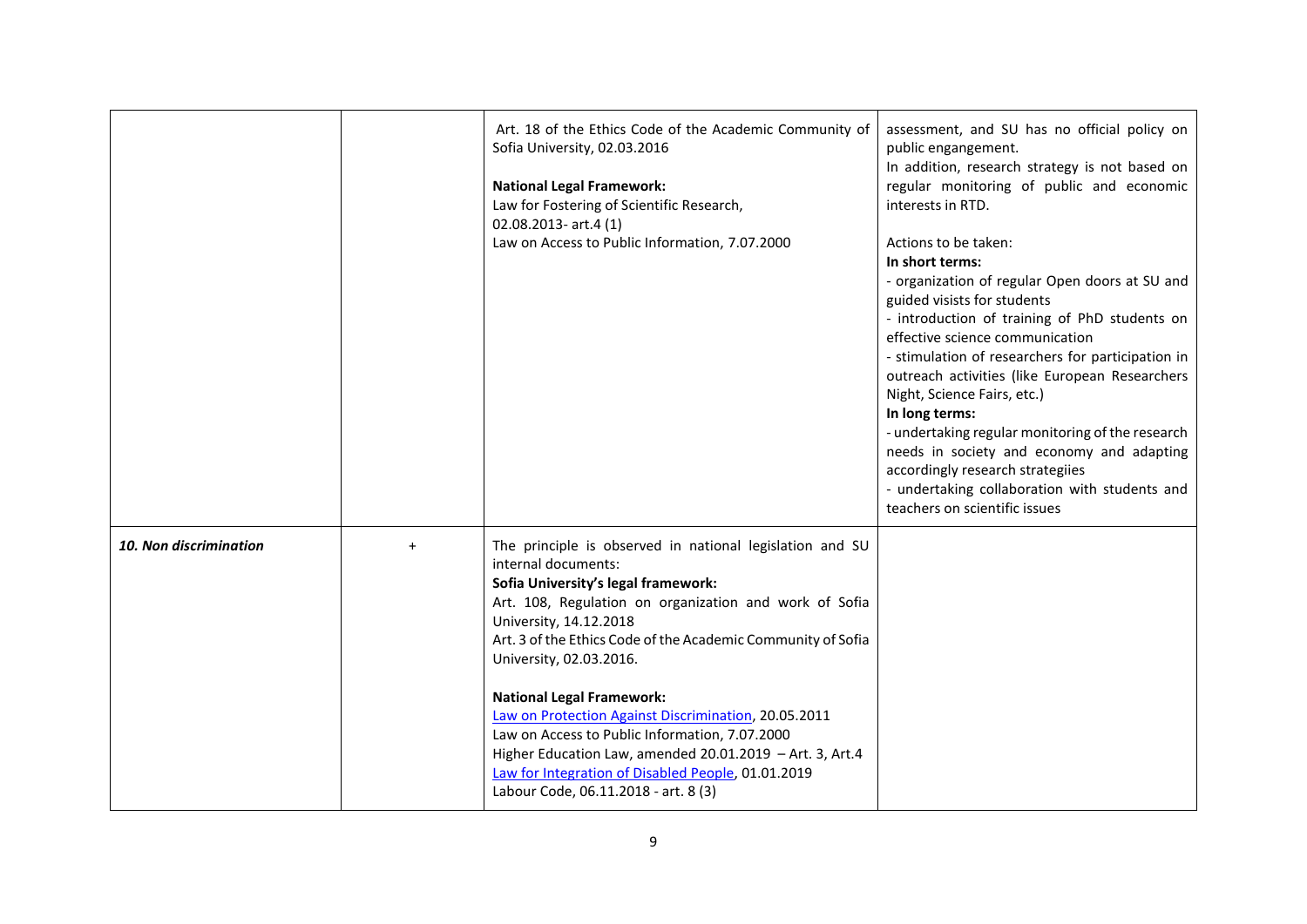|                                                                                                                                                                                                                                                                                                                   |           | Law for Fostering the Employment - Art.2                                                                                                                                                                                                                                                                                                                                                                                                                                                                                                                                                                                                                                                                                                                                                                                                                                                                                                                                                                                                                                                                                                                                                                                                                                                                                                    |                                                                                                                                                                              |
|-------------------------------------------------------------------------------------------------------------------------------------------------------------------------------------------------------------------------------------------------------------------------------------------------------------------|-----------|---------------------------------------------------------------------------------------------------------------------------------------------------------------------------------------------------------------------------------------------------------------------------------------------------------------------------------------------------------------------------------------------------------------------------------------------------------------------------------------------------------------------------------------------------------------------------------------------------------------------------------------------------------------------------------------------------------------------------------------------------------------------------------------------------------------------------------------------------------------------------------------------------------------------------------------------------------------------------------------------------------------------------------------------------------------------------------------------------------------------------------------------------------------------------------------------------------------------------------------------------------------------------------------------------------------------------------------------|------------------------------------------------------------------------------------------------------------------------------------------------------------------------------|
| Evaluation/<br>appraisal<br>11.<br>systems                                                                                                                                                                                                                                                                        | $+/-$     | The legal regulations and the internal rules of SU ensure<br>compliance with the Charter and Code regarding<br>researchers' evaluation. The evaluation of academic staff is<br>carried out on regular bases, following transparent generally<br>accepted criteria and procedures.<br>Sofia University's legal framework:<br>new Regulation on terms and conditions for aquiring<br>scientific degrees and taking academic positions at SU,<br>31.10.2018<br>Art. 120, 121, Regulation on organization and work of Sofia<br>University, 13.12.2018<br>Regulation on implementation of the European Charter and<br>Code for recruitment of researchers at Sofia University,<br>21.12.2016, chapter 2<br><b>National Legal Framework:</b><br>Higher Education Law, amended 20.01.2019, art. 57<br>Law for Academic Staff Development, amended 05.05.2018,<br>art. 2b, art. 16<br>The majority of the criteria are taken into account in the<br>regular evaluation of SU researchers, however, not in their<br>appraisal. The official appraisal system (based on the Law for<br>Academic Staff Development) focuses mainly on scientific<br>metrics (publications, patents, quatations) while national or<br>international collaboration, public engangement activities,<br>administrative duties, and mobility are not taken into<br>account. | Actions to be taken:<br>- introduction of changes in SU internal rules for<br>researchers' evaluation and appraisal to better<br>correspond to Charter and Code requirements |
| Recruitment and Selection - please be aware that the items listed here correspond with the Charter and Code. In addition, your organisation also needs to complete the<br>checklist on Open, Transparent and Merit-Based Recruitment included below, which focuses on the operationalization of these principles. |           |                                                                                                                                                                                                                                                                                                                                                                                                                                                                                                                                                                                                                                                                                                                                                                                                                                                                                                                                                                                                                                                                                                                                                                                                                                                                                                                                             |                                                                                                                                                                              |
| 12. Recruitment                                                                                                                                                                                                                                                                                                   | $\ddot{}$ | The recruitment procedures are stipulated by the Law for<br>Academic Staff Development, and the internal procedures of<br>SU. Recent amendments of the Law for Academic Staff                                                                                                                                                                                                                                                                                                                                                                                                                                                                                                                                                                                                                                                                                                                                                                                                                                                                                                                                                                                                                                                                                                                                                               |                                                                                                                                                                              |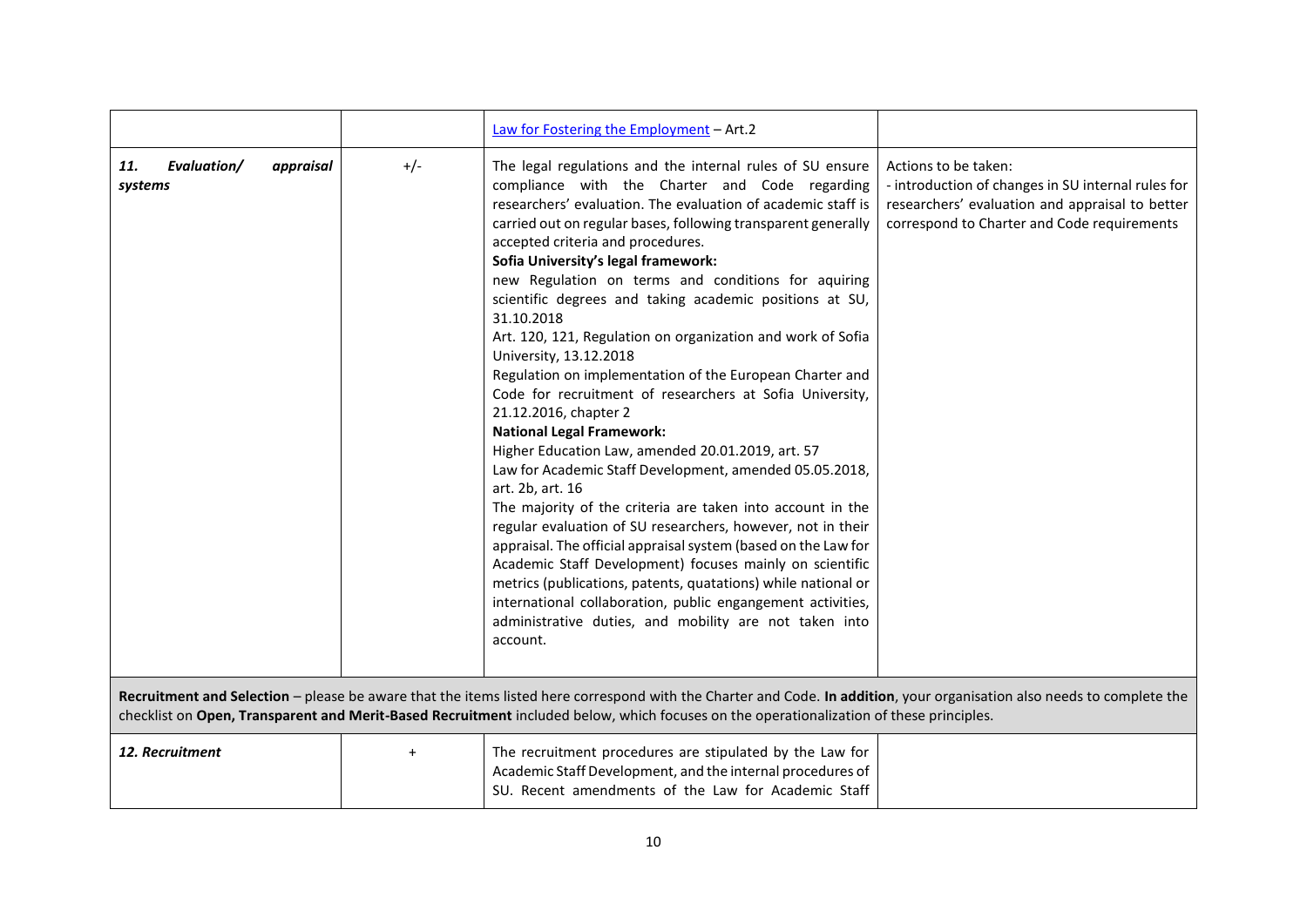|                        |           | Development introduced minimal national criteria for the<br>different research positions.<br>Sofia University's legal framework:<br>new Regulation on terms and conditions for aquiring<br>scientific degrees and taking academic positions at SU,<br>31.10.2018<br>Art. $1 - 4$ ; $5 - 8$ of the Regulation on implementation of the<br>European Charter and Code for recruitment of researchers<br>at Sofia University, 21.12.2016.<br><b>National Legal Framework:</b><br>Labour Code - 06.11.2018<br>Higher Education Law, amended 20.01.2019, Art. 48(3), Art.<br>50, Art. 52<br>Law for Academic Staff Development, amended 05.05.2018<br>- Art. 2b, Art. 3, Art. 4, Chapter 3<br>Guidelines for implementation of the Law for Academic Staff<br>Development, 6.7.2018 |  |
|------------------------|-----------|------------------------------------------------------------------------------------------------------------------------------------------------------------------------------------------------------------------------------------------------------------------------------------------------------------------------------------------------------------------------------------------------------------------------------------------------------------------------------------------------------------------------------------------------------------------------------------------------------------------------------------------------------------------------------------------------------------------------------------------------------------------------------|--|
| 13. Recruitment (Code) | $+$       | The principle is observed in national legislation and SU<br>internal documents:<br>Sofia University's legal framework:<br>New Regulation on terms and conditions for aquiring<br>scientific degrees and taking academic positions at SU,<br>31.10.2018<br>Art. $1 - 4$ ; $5 - 8$ of the Regulation on implementation of the<br>European Charter and Code for recruitment of researchers<br>at Sofia University, 21.12.2016.<br><b>National Legal Framework:</b><br>Labour Code - 06.11.2018- Art. 328 (1)<br>Law for Academic Staff Development, amended 05.05.2018<br>- Art. 2b, Art. 3, Art. 4, Chapter 3                                                                                                                                                                  |  |
| 14. Selection (Code)   | $\ddot{}$ | The principle is observed in national legislation and SU<br>internal documents:                                                                                                                                                                                                                                                                                                                                                                                                                                                                                                                                                                                                                                                                                              |  |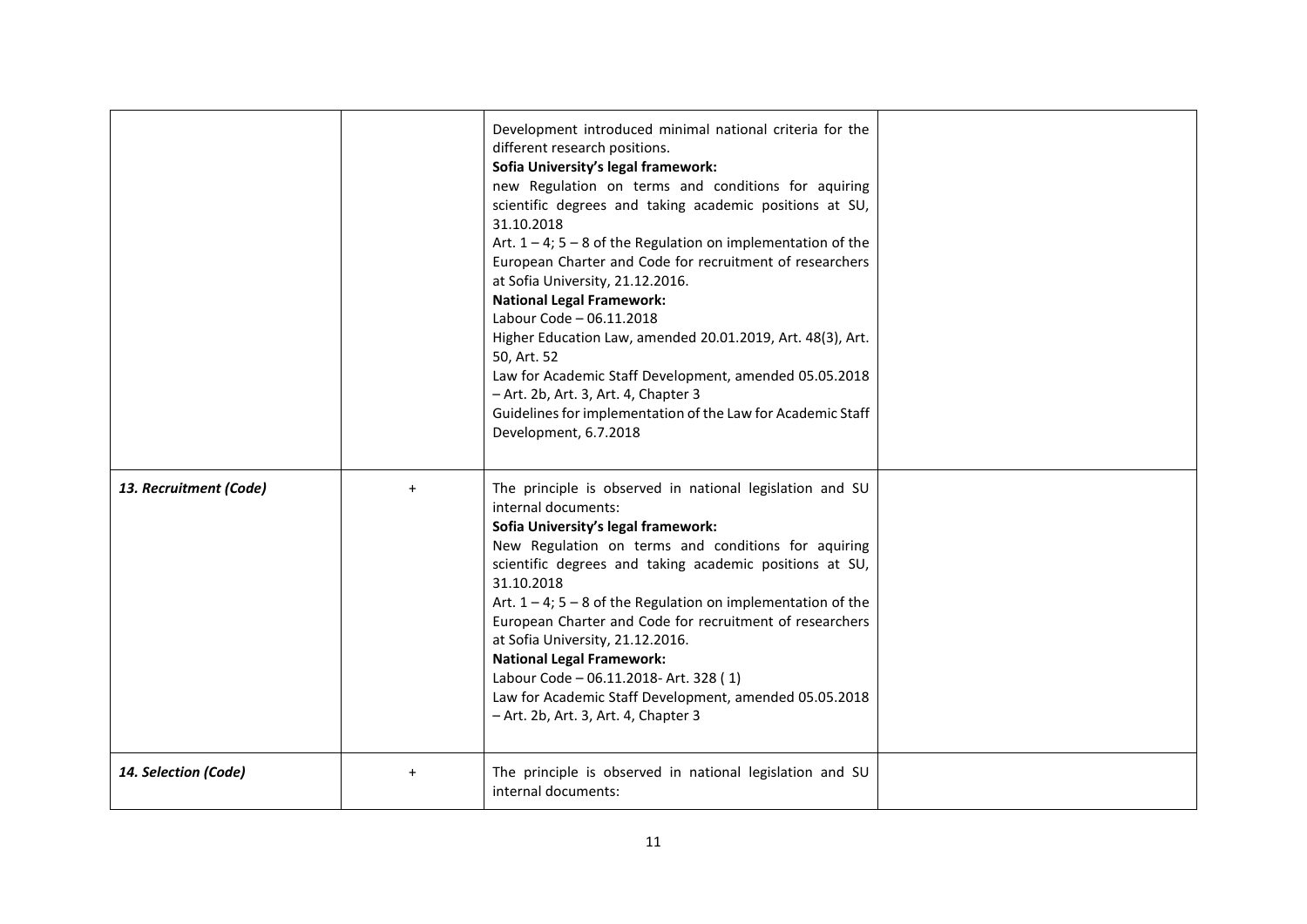|                          |       | Sofia University's legal framework:<br>New Regulation on terms and conditions for aquiring<br>scientific degrees and taking academic positions at SU,<br>31.10.2018<br>Art. $1 - 4$ ; $5 - 8$ of the Regulation on implementation of the<br>European Charter and Code for recruitment of researchers<br>at Sofia University, 21.12.2016.<br><b>National Legal Framework:</b><br>Law for Academic Staff Development, amended 05.05.2018<br>- art. 4 (3), art. 9, art. 13, art. 20, art. 25, art. 29a                                                                                    |                                                                                                                                                                              |
|--------------------------|-------|----------------------------------------------------------------------------------------------------------------------------------------------------------------------------------------------------------------------------------------------------------------------------------------------------------------------------------------------------------------------------------------------------------------------------------------------------------------------------------------------------------------------------------------------------------------------------------------|------------------------------------------------------------------------------------------------------------------------------------------------------------------------------|
| 15. Transparency (Code)  | $+$   | The principle is observed in national legislation and SU<br>internal documents:<br>Sofia University's legal framework:<br>New Regulation on terms and conditions for aquiring<br>scientific degrees and taking academic positions at SU,<br>31.10.2018<br>Preamble of the Regulation on implementation of the<br>European Charter and Code for recruitment of researchers<br>at Sofia University, 21.12.2016.<br><b>National Legal Framework:</b><br>Law for Academic Staff Development, amended 05.05.2018<br>$-$ art. $3(1)$<br>Higher Education Law, amended 20.01.2019, art. 50(2) |                                                                                                                                                                              |
| 16. Judging merit (Code) | $+/-$ | The principle is generally observed in national legislation and<br>SU internal documents:<br>Sofia University's legal framework:<br>New Regulation on terms and conditions for aquiring<br>scientific degrees and taking academic positions at SU,<br>31.10.2018 -general requirements: art. 4, art. 5, art. 6;<br>specific requirements for each position                                                                                                                                                                                                                             | Actions to be taken:<br>- introduction of changes in SU internal rules for<br>researchers' evaluation and appraisal to better<br>correspond to Charter and Code requirements |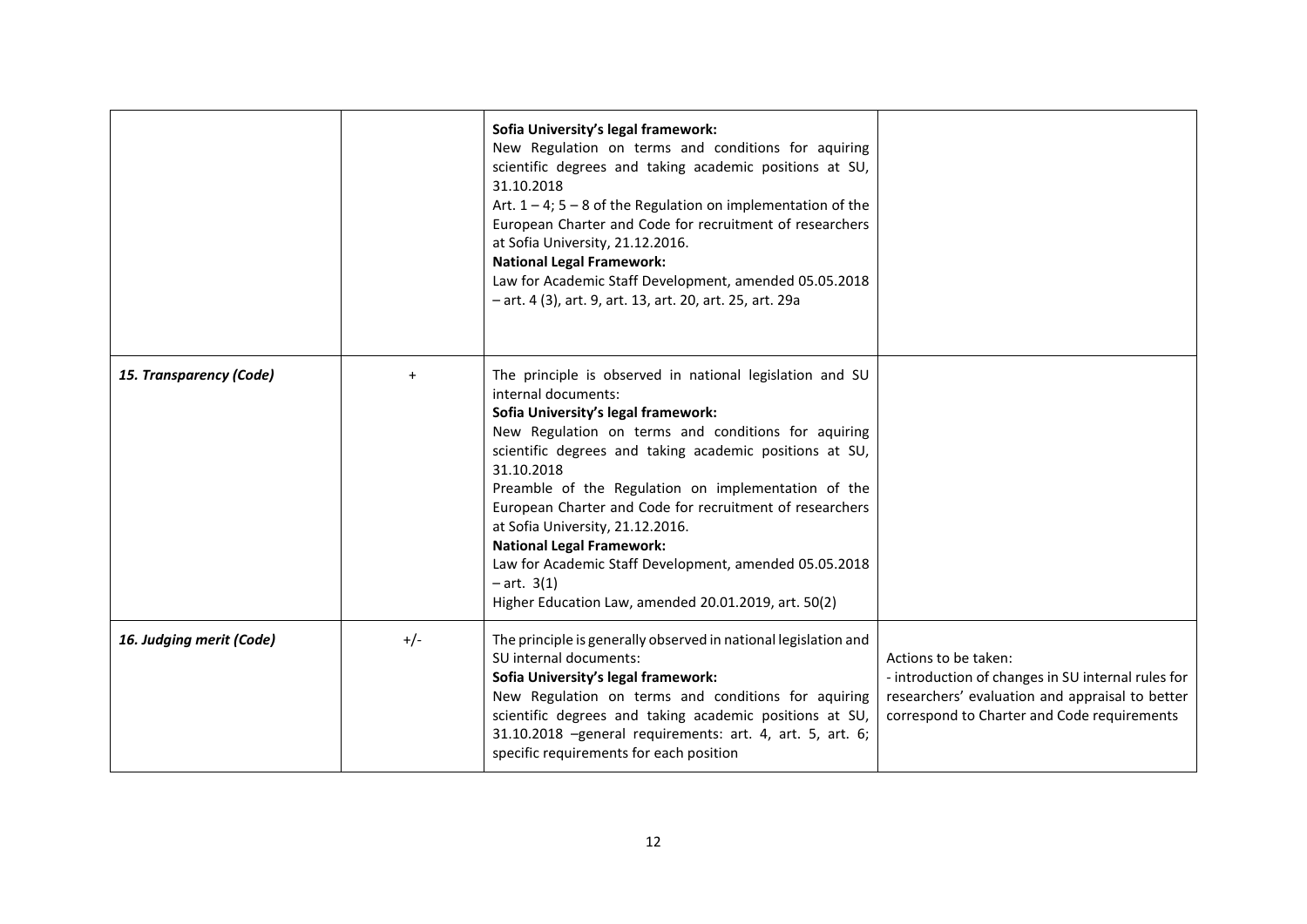|                                                                            |     | Art. 13 of the Regulation on implementation of the<br>European Charter and Code for recruitment of researchers<br>at Sofia University, 21.12.2016.<br><b>National Legal Framework:</b><br>Higher Education Law, amended 20.01.2019 - art.53<br>Law for Academic Staff Development, amended 05.05.2018<br>$-$ art. 2 $b$<br>Recent amendments of the Law for Academic Staff<br>Development are mainly focused on qualitative data and<br>bibliometric indices.<br>By judging merits of researchers, not sufficient emphasis is<br>put on the diversified career path, e.g. on national or<br>international collaboration, public awareness activities,<br>administrative duties, and mobility experience gained in<br>industry or abroad are not taken into account.<br>More qualitative approach is needed, especially to assess<br>the diversified career path and the research impact. |                                                                                                                                                                              |
|----------------------------------------------------------------------------|-----|------------------------------------------------------------------------------------------------------------------------------------------------------------------------------------------------------------------------------------------------------------------------------------------------------------------------------------------------------------------------------------------------------------------------------------------------------------------------------------------------------------------------------------------------------------------------------------------------------------------------------------------------------------------------------------------------------------------------------------------------------------------------------------------------------------------------------------------------------------------------------------------|------------------------------------------------------------------------------------------------------------------------------------------------------------------------------|
| 17.<br><b>Variations</b><br>in<br>the<br>chronological order of CVs (Code) | $+$ | The principle is observed in SU internal documents:<br>Sofia University's legal framework:<br>Art. 7 (4), 8 of the Regulation on implementation of the<br>European Charter and Code for recruitment of researchers<br>at Sofia University, 21.12.2016.                                                                                                                                                                                                                                                                                                                                                                                                                                                                                                                                                                                                                                   |                                                                                                                                                                              |
| 18. Recognition<br>of mobility<br>experience (Code)                        |     | The principle is introduced in SU internal documents:<br>Sofia University's legal framework:<br>Art. 7 (4) and the whole of Chapter 4 of the Regulation on<br>implementation of the European Charter and Code for<br>recruitment of researchers at Sofia University, 21.12.2016.<br>By judging merits of researchers, not sufficient emphasis is<br>put on the diversified career path, e.g. on mobility and<br>experience gained in other sectors or abroad.                                                                                                                                                                                                                                                                                                                                                                                                                            | Actions to be taken:<br>- introduction of changes in SU internal rules for<br>researchers' evaluation and appraisal to better<br>correspond to Charter and Code requirements |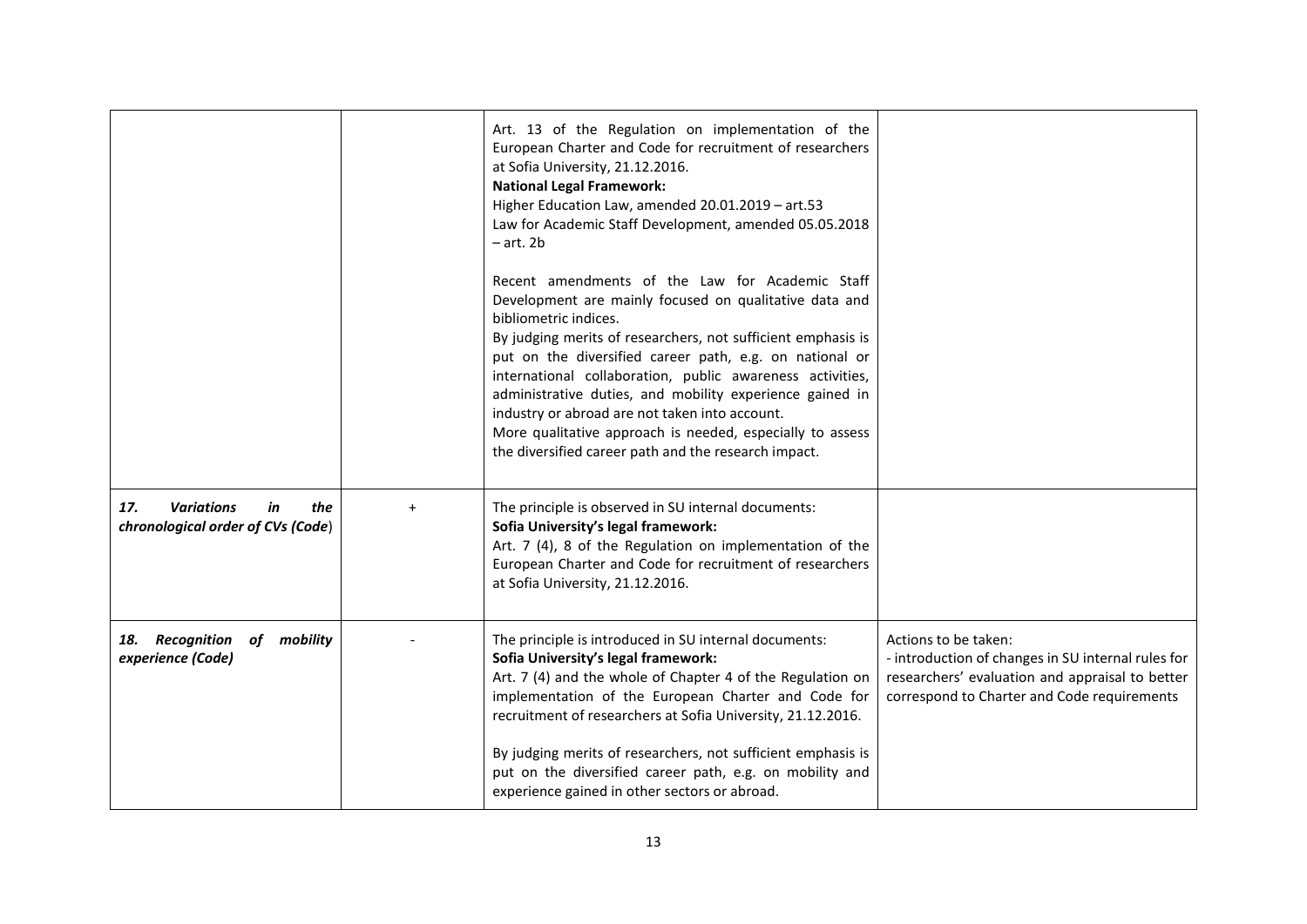| 19. Recognition of qualifications<br>(Code) | $+/-$     | The principle is generally observed in national legislation and<br>SU internal documents:<br>Sofia University's legal framework:<br>Art. 11, Art. 14, 27, new Regulation on terms and conditions<br>for aquiring scientific degrees and taking academic positions<br>at SU, 31.10.2018<br>Art. 10(2), 13(2), 5(1) of the Regulation on implementation<br>of the European Charter and Code for recruitment of<br>researchers at Sofia University, 21.12.2016.<br><b>National Legal Framework:</b><br>Higher Education Law, amended 20.01.2019 - art. 9g(9)<br>Law for Academic Staff Development, amended 05.05.2018<br>- art. 5, art. 5a, art. 15<br>By judging merits of researchers, not sufficient emphasis is<br>put on the diversified career path, e.g. on mobility and<br>experience gained in other sectors or abroad. | Actions to be taken:<br>- introduction of changes in SU internal rules for<br>researchers' evaluation and appraisal to better<br>correspond to Charter and Code requirements |
|---------------------------------------------|-----------|--------------------------------------------------------------------------------------------------------------------------------------------------------------------------------------------------------------------------------------------------------------------------------------------------------------------------------------------------------------------------------------------------------------------------------------------------------------------------------------------------------------------------------------------------------------------------------------------------------------------------------------------------------------------------------------------------------------------------------------------------------------------------------------------------------------------------------|------------------------------------------------------------------------------------------------------------------------------------------------------------------------------|
| 20. Seniority (Code)                        | $\ddot{}$ | The principle is observed in national legislation and SU<br>internal documents:<br>Sofia University's legal framework:<br>New Regulation on terms and conditions for aquiring<br>scientific degrees and taking academic positions at SU,<br>31.10.2018 -general requirements: art. 4, art. 5, art. 6;<br>specific requirements for each position<br>Art. 6 of the Regulation on implementation of the European<br>Charter and Code for recruitment of researchers at Sofia<br>University, 21.12 2016.<br><b>National Legal Framework:</b><br>Higher Education Law, amended 20.01.2019 - Art.53<br>Law for Academic Staff Development, amended 05.05.2018<br>- Art. 2b, Art. 5, Art. 5a, Art. 15                                                                                                                                |                                                                                                                                                                              |
| 21. Postdoctoral appointments<br>(Code)     | $+$       | The principle is observed in SU internal documents:<br>Sofia University's legal framework:<br>Regulation of Conduction of Postdoctoral research, 28<br>October 2015.                                                                                                                                                                                                                                                                                                                                                                                                                                                                                                                                                                                                                                                           |                                                                                                                                                                              |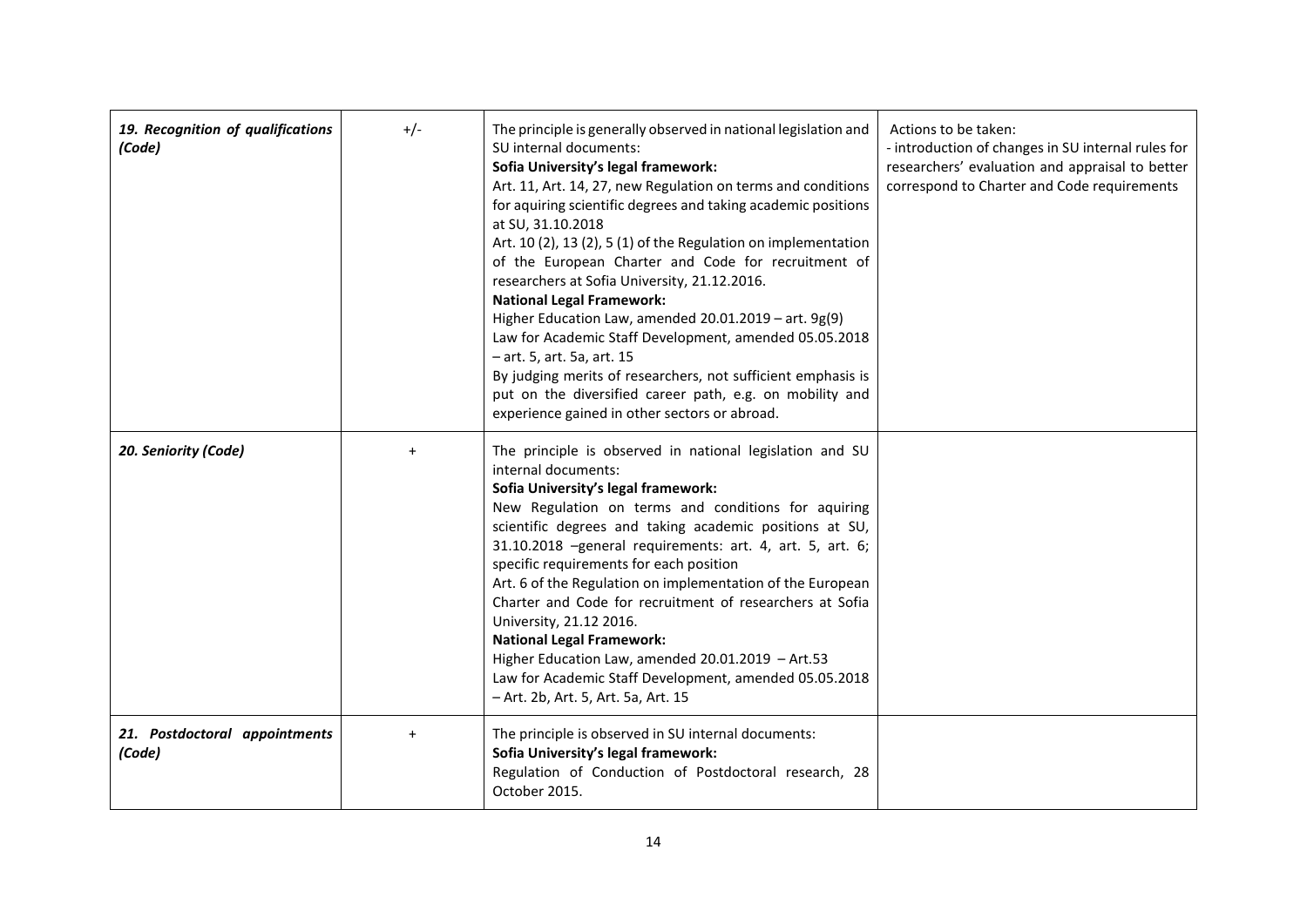| <b>Working Conditions and Social Security</b> |           |                                                                                                                                                                                                                                                                                                                                                                                                                                                                                                                                                                                                                                                                                                                                                                   |                                                                                                                                                                                                                                                                                                                                       |  |  |
|-----------------------------------------------|-----------|-------------------------------------------------------------------------------------------------------------------------------------------------------------------------------------------------------------------------------------------------------------------------------------------------------------------------------------------------------------------------------------------------------------------------------------------------------------------------------------------------------------------------------------------------------------------------------------------------------------------------------------------------------------------------------------------------------------------------------------------------------------------|---------------------------------------------------------------------------------------------------------------------------------------------------------------------------------------------------------------------------------------------------------------------------------------------------------------------------------------|--|--|
| 22. Recognition of the profession             | $\ddot{}$ | The principle is observed in national legislation and SU<br>internal documents:<br>Sofia University's legal framework:<br>new Regulation on terms and conditions for aquiring<br>scientific degrees and taking academic positions at SU,<br>31.10.2018<br>Regulation on organization and work of Sofia University,<br>13.12.2018<br><b>National Legal Framework:</b><br>Higher Education Law, amended 20.01.2019, art. 6(3), art.<br>48<br>Labour Code, 01.01.1987- Chapter 12 Salary Payment<br>Law for Academic Staff Development, amended 05.05.2018<br>- art. 2a, art. 15                                                                                                                                                                                     |                                                                                                                                                                                                                                                                                                                                       |  |  |
| 23. Research environment                      | $+/-$     | The principle is observed in national legislation and SU<br>internal documents:<br>Sofia University's legal framework:<br>Art. 43, new Regulation on terms and conditions for aquiring<br>scientific degrees and taking academic positions at SU,<br>31.10.2018<br>Art. 11 (1) of the Regulation on implementation of the<br>European Charter and Code for recruitment of researchers<br>at Sofia University, 21.12 2016.<br>Art. 174 Regulation on organization and work of Sofia<br>University, 13.12.2018<br><b>National Legal Framework:</b><br>Labour Code, 06.11.2018- Chapter 13. Health and<br>Safety Conditions of Labour<br>Bulgarian Law for Health and Safe Working<br>Conditions, 05.12.2017<br>Law for Fostering of Scientific Research, 02.08.2013 | SU provides good framework conditions for<br>doing research, e.g. working<br>places,<br>collaborative spaces, Internet resources, etc.<br>Recently gained funding for establishment of<br>Centres of Excellence and Centres of<br>Competence will provide opportunities to build<br>top research infrastructure in many SU faculties. |  |  |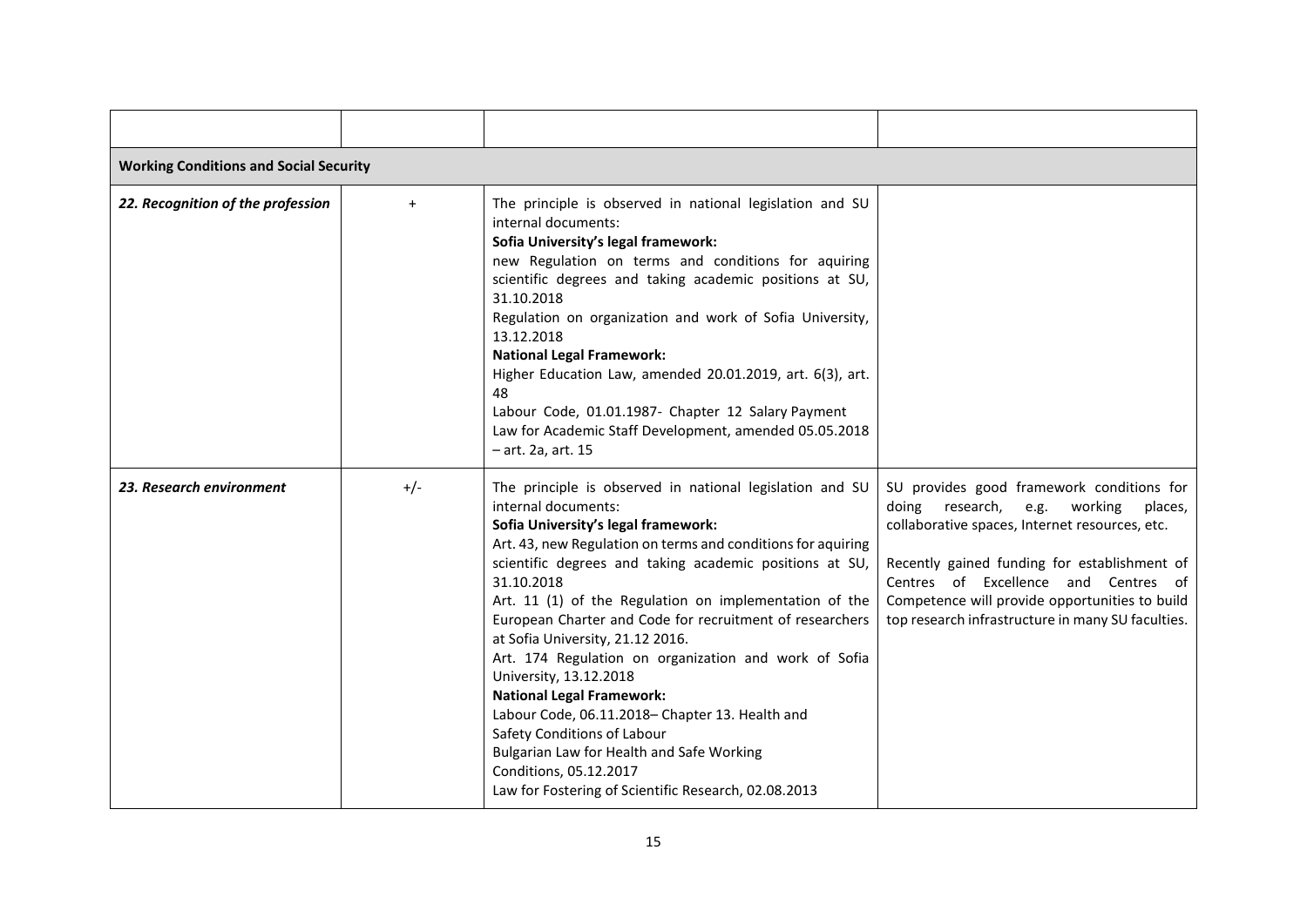|                                               |           | Higher Education Law, amended 20.01.2019, art. 55<br>SU lacks the financial resources for creation of an attractive<br>research ernvironment with adequate infrastructure and<br>resources for research works implementation. It depends on<br>researchers themselves to ensure funding for their research<br>projects.                                                                                                                                                                                                                                                                                                                                                                                             |  |
|-----------------------------------------------|-----------|---------------------------------------------------------------------------------------------------------------------------------------------------------------------------------------------------------------------------------------------------------------------------------------------------------------------------------------------------------------------------------------------------------------------------------------------------------------------------------------------------------------------------------------------------------------------------------------------------------------------------------------------------------------------------------------------------------------------|--|
| 24. Working conditions                        | $\ddot{}$ | The principle is observed in national legislation and SU<br>internal documents:<br>Sofia University's legal framework:<br>Art. 58, new Regulation on terms and conditions for aquiring<br>scientific degrees and taking academic positions at SU,<br>31.10.2018<br>Art. 11 (2) of the Regulation on implementation of the<br>European Charter and Code for recruitment of researchers<br>at Sofia University, 21.12 2016.<br>Art. 174 Regulation on organization and work of Sofia<br>University, 13.12.2018<br>Regulation on internal employment rules<br><b>National Legal Framework:</b><br>Labour Code, 06.11.2018- Chapter 7 Working time and<br>holidays<br>Higher Education Law, amended 20.01.2019, art. 55 |  |
| 25. Stability and permanence of<br>employment | $\ddot{}$ | The principle is observed in national legislation and SU<br>internal documents:<br>Sofia University's legal framework:<br>All academic staff (except assistants) are appointed with<br>permanent contracts in accordance with the Labor Code and<br>the Regulation on organization and work of Sofia University,<br>13.12.2018.<br>new Regulation on terms and conditions for aquiring<br>scientific degrees and taking academic positions at SU,<br>31.10.2018                                                                                                                                                                                                                                                     |  |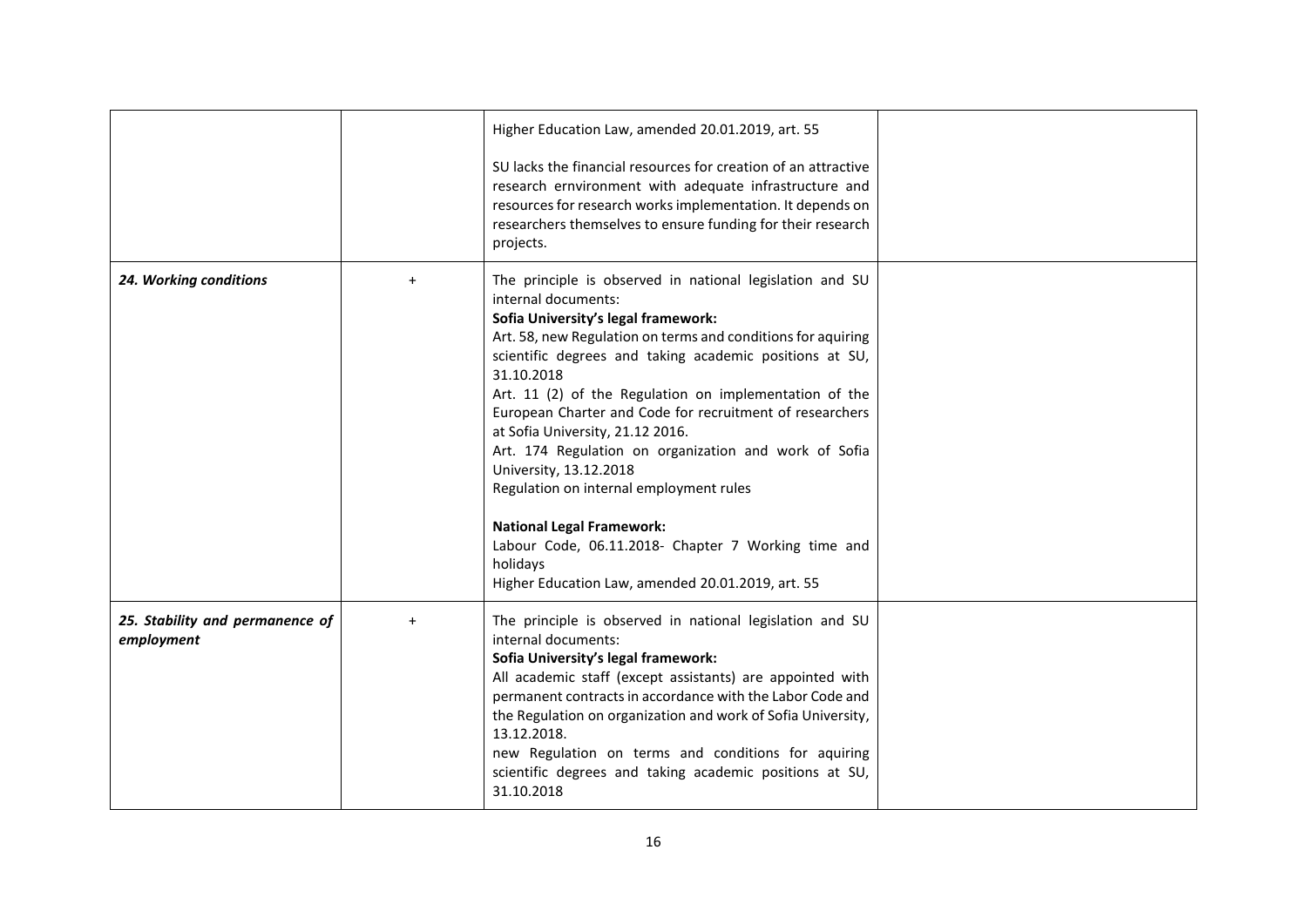|                          |       | <b>National Legal Framework:</b><br>Higher Education Law, amended 20.01.2019, art. 54<br>Law for Academic Staff Development, amended 05.05.2018,<br>art. 15<br>Labour Code, 06.11.2018                                                                                                                                                                                                                                                                                                                                                                                                                                                                                                                                                                                                                                                                                                                                                                                                                                         |                                                                                                                                                                                                                                                                                                                                                                                                                                                                                                                                                                                                                                                                                                                                                                                                                                                                                                                                                                            |
|--------------------------|-------|--------------------------------------------------------------------------------------------------------------------------------------------------------------------------------------------------------------------------------------------------------------------------------------------------------------------------------------------------------------------------------------------------------------------------------------------------------------------------------------------------------------------------------------------------------------------------------------------------------------------------------------------------------------------------------------------------------------------------------------------------------------------------------------------------------------------------------------------------------------------------------------------------------------------------------------------------------------------------------------------------------------------------------|----------------------------------------------------------------------------------------------------------------------------------------------------------------------------------------------------------------------------------------------------------------------------------------------------------------------------------------------------------------------------------------------------------------------------------------------------------------------------------------------------------------------------------------------------------------------------------------------------------------------------------------------------------------------------------------------------------------------------------------------------------------------------------------------------------------------------------------------------------------------------------------------------------------------------------------------------------------------------|
| 26. Funding and salaries | $+/-$ | The national labour legistion sets specific requirements for<br>social security according to EU directives in the area.<br>For all researchers, incl. PhD students, at SU the principle is<br>observed:<br>Sofia University's legal framework:<br>For PhD - art. 47, art. 48, art. 50, art. 52, new Regulation on<br>terms and conditions for aquiring scientific degrees and<br>taking academic positions at SU, 31.10.2018<br>Art. 10, 11 of the Regulation on implementation of the<br>European Charter and Code for recruitment of researchers<br>at Sofia University, 21.12.2016<br>Art. 113, Art. 127, Regulation on organization and work of<br>Sofia University, 13.12.2018<br>Regulation on internal employment rules<br><b>National Legal Framework:</b><br>Labour Code, 06.11.2018-Art. 107<br>Law for Fostering of Scientific Research, 02.08.2013 -Art.4<br>Law for Crediting of Students and PhD-Students, 1.01.2015<br>The state subsidy for SU is not sufficient to ensure attractive<br>funding and salaries. | A new collective employment contract was<br>signed by SU management at the end of April<br>2018 ensuring better framework conditions for<br>SU staff, including increase of basic salary and<br>additional benefits, specific provisions for young<br>researchers and parents, higher recognition of<br>additional qualifications and specializations<br>obtained, etc. With the aim of improving the<br>conditions for funding of research activities at<br>SU, the Academic Council approved changes in<br>the SU Internal rules for remuneration in<br>October 2018.<br>Different initiatives exist for rewarding research<br>achievements, for funding of internal research<br>projects and staff mobility (on competitive<br>bases), for training of the academic staff, etc.<br>Actions to be taken:<br>- ensure professional support to researchers for<br>fund raising and projects preparation<br>- provision of training to researchers on project<br>management |
| 27. Gender balance       | $+$   | The principle is observed in national legislation and SU<br>internal documents:<br>Sofia University's legal framework:<br>Art. 3 (3) of the Regulation on implementation of the<br>European Charter and Code for recruitment of researchers<br>at Sofia University, 21.12.2016.                                                                                                                                                                                                                                                                                                                                                                                                                                                                                                                                                                                                                                                                                                                                                |                                                                                                                                                                                                                                                                                                                                                                                                                                                                                                                                                                                                                                                                                                                                                                                                                                                                                                                                                                            |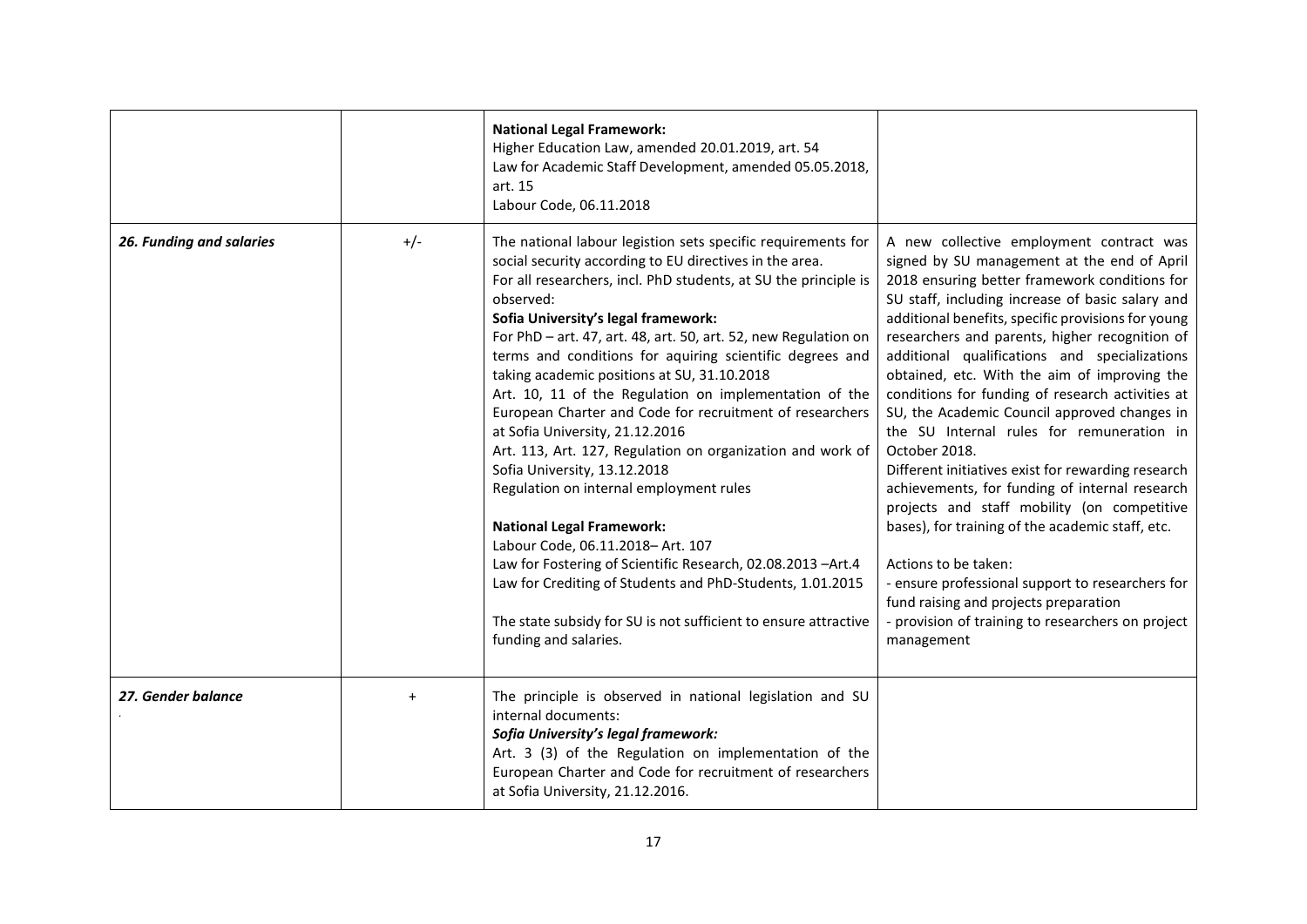|                        |       | Art. 108, Regulation on organization and work of Sofia<br>University, 13.12.2018<br><b>National Legal Framework:</b><br>Law on Protection Against Discrimination,<br>20.05.2011<br>Higher Education Law, amended 20.01.2019, art. 4<br>Labour Code, 06.11.2018- Art. 8 (3)<br>Law for Fostering the Employment - Art.2                                                                                                                                                                                                                                                                                                                                                                                       |                                                                                                                                                                                                                                                                                                                                                                                                                                                                                                                                                                                                                                                                                                                                                            |
|------------------------|-------|--------------------------------------------------------------------------------------------------------------------------------------------------------------------------------------------------------------------------------------------------------------------------------------------------------------------------------------------------------------------------------------------------------------------------------------------------------------------------------------------------------------------------------------------------------------------------------------------------------------------------------------------------------------------------------------------------------------|------------------------------------------------------------------------------------------------------------------------------------------------------------------------------------------------------------------------------------------------------------------------------------------------------------------------------------------------------------------------------------------------------------------------------------------------------------------------------------------------------------------------------------------------------------------------------------------------------------------------------------------------------------------------------------------------------------------------------------------------------------|
| 28. Career development | $+/-$ | The principle is observed in national legislation and SU<br>internal documents:<br>Sofia University's legal framework:<br>Art. 12 of the Regulation on implementation of the<br>European Charter and Code for recruitment of researchers<br>at Sofia University, 21.12 2016.<br>Art. 114, Regulation on organization and work of Sofia<br>University, 13.12.2018<br><b>National Legal Framework:</b><br>Higher Education Law, amended 20.01.2019, art. 55(2)<br>There is a need for development of a comprehensive<br>strategy for human resources development at SU, incl.<br>concrete measures for facilitating all career stages of<br>researchers, for monitoring and implementation of career<br>plans. | In SU planing is made on annual bases and<br>concerns mainly teaching and supervision<br>activities. A work programme is prepared for<br>PhD students, and the progress made is annualy<br>assessed. Administrative staff is also available<br>for PhD programmes support.<br>Recently, a SU structural change was approved<br>and the Career Centre was transformed into<br>Career development sector with new jobs<br>allocated on researchers' career advice.<br>Actions to be taken:<br>establishment of a working group to study<br>$+$<br>the career development practice in other<br>countroies and to propose concrete plan for<br>career development support at SU<br>implementation of the plan by the Career<br>$+$<br>development sector of SU |
| 29. Value of mobility  | $+/-$ | The principle is partly observed in national legislation and SU<br>internal documents:<br>Sofia University's legal framework:<br>Art. 7 (4) of the Regulation on implementation of the<br>European Charter and Code for recruitment of researchers<br>at Sofia University, 21.12.2016.                                                                                                                                                                                                                                                                                                                                                                                                                       | At SU is acting the EURAXESS BHO since 2004<br>which provides services to mobile researchers.<br>Information on mobility opportunities within<br>Maria-Sclodowska Curie actions is regularly<br>provided to SU researchers. Researchers are<br>encouraged to participate also in EURAXESS+<br>staff exchange.                                                                                                                                                                                                                                                                                                                                                                                                                                              |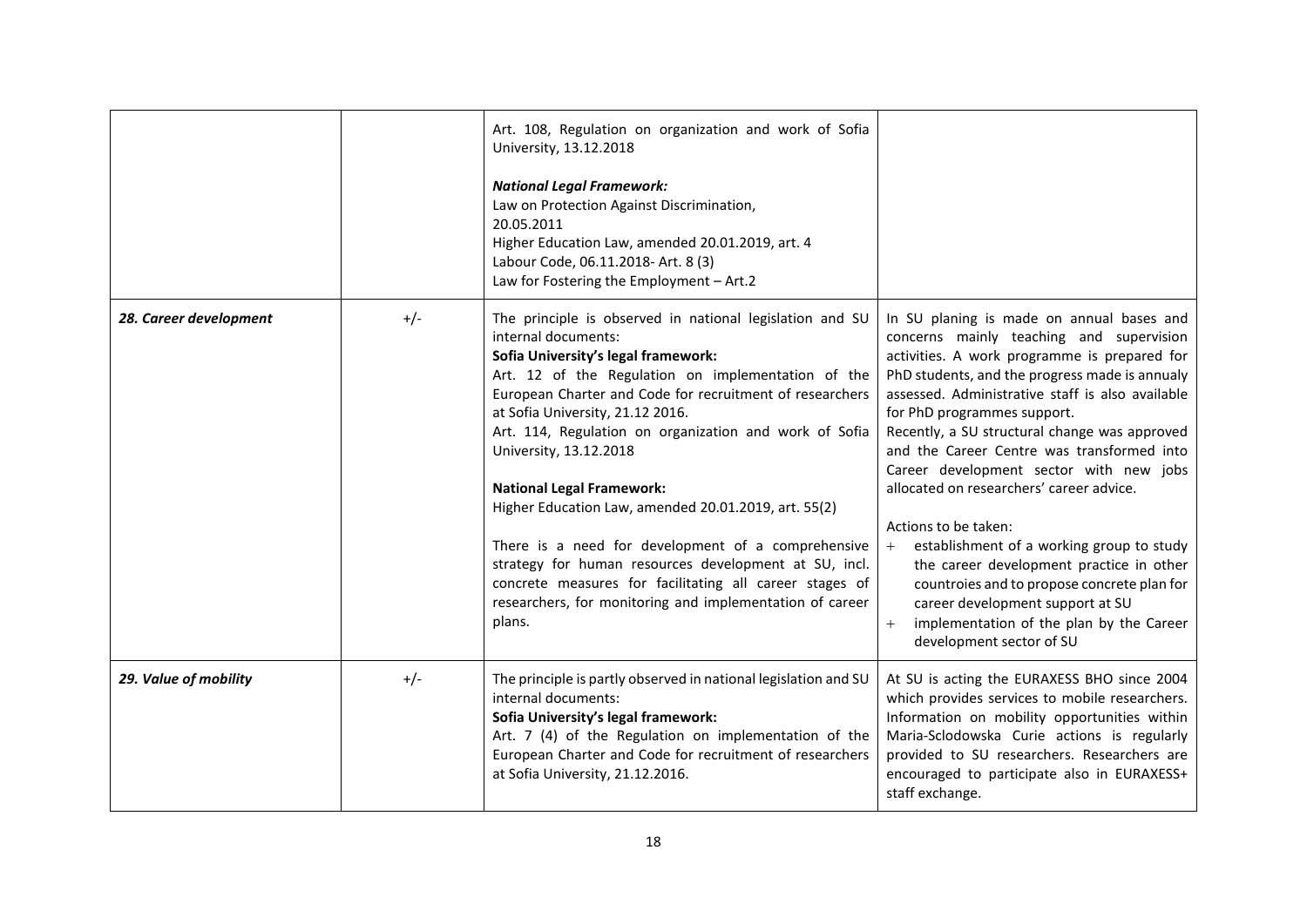|                                  |       | <b>National Legal Framework:</b><br>Higher Education Law, amended 20.01.2019, Art. 57<br>No rules exist for recognition of mobility in other sectors,<br>and in recruitment of researchers' mobility in all its forms is<br>not taken into account.                                                                                                                                                                                                                                                                                                                                            | The international mobility of academic staff is<br>acknowledged in the regular staff evaluation.<br>Actions to be taken:<br>- change of internal staff evaluation criteria in<br>order to recognize the different mobility forms                                                                                                                                                                                                                                     |
|----------------------------------|-------|------------------------------------------------------------------------------------------------------------------------------------------------------------------------------------------------------------------------------------------------------------------------------------------------------------------------------------------------------------------------------------------------------------------------------------------------------------------------------------------------------------------------------------------------------------------------------------------------|----------------------------------------------------------------------------------------------------------------------------------------------------------------------------------------------------------------------------------------------------------------------------------------------------------------------------------------------------------------------------------------------------------------------------------------------------------------------|
| 30. Access to career advice      | $+/-$ | The principle is observed in SU internal documents:<br>Sofia University's legal framework:<br>Art. 12 (3) of the Regulation on implementation of the<br>European Charter and Code for recruitment of researchers<br>at Sofia University, 21.12.2016.<br>Changes for introduction of career services to researchers<br>are underway.                                                                                                                                                                                                                                                            | Recently, a SU structural change was approved<br>and the Career Centre was transformed into<br>Career development sector with new jobs<br>allocated on researchers' career advice.<br>Actions to be taken:<br>- training of administrative staff on career<br>development practices<br>- awareness raising of researchers for the new<br>services in place<br>- regular monitoring of career development<br>needs, incl. new knowledge and skills, of<br>researchers |
| 31. Intellectual Property Rights | $+/-$ | General rules are in place for IPR at SU and in national<br>legislation:<br>Sofia University's legal framework:<br>IPR Rules of SU, 07.12.2016<br>Art. 14 of the Regulation on implementation of the<br>European Charter and Code for recruitment of researchers<br>at Sofia University, 21.12.2016.<br>new Regulation on terms and conditions for aquiring<br>scientific degrees and taking academic positions at SU,<br>31.10.2018<br><b>National Legal Framework:</b><br>Higher Education Law, amended 20.01.2019, Art. 55, Art. 70<br>Intellectual Property Rights Law, amended 20.02.2015 | Actions to be taken:<br>- development of specific procedures for IPR<br>protection and knowledge transfer<br>- training of researchers on IPR protection and<br>knowledge transfer                                                                                                                                                                                                                                                                                   |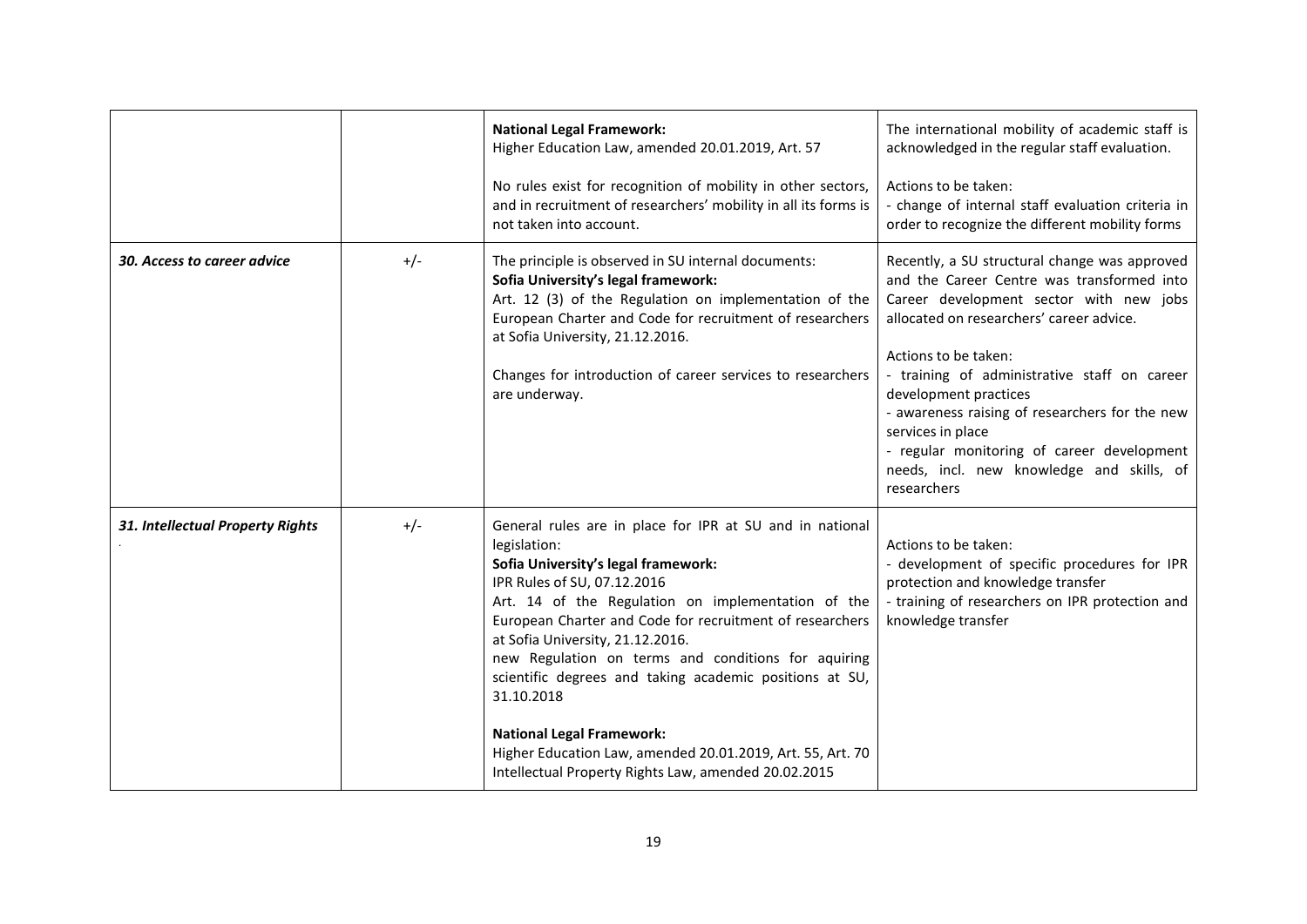|                        |           | Law for Academic Staff Development, amended 05.05.2018<br>- Art.4 (11), Art. 30, Art. 30a<br>There is a need for establishment a mechanism for IPR<br>protection, monitoring and control.                                                                                                                                                                                                                                                       |  |
|------------------------|-----------|-------------------------------------------------------------------------------------------------------------------------------------------------------------------------------------------------------------------------------------------------------------------------------------------------------------------------------------------------------------------------------------------------------------------------------------------------|--|
| 32. Co-authorship      |           | The principle is observed in national legislation and SU<br>internal documents:<br>Sofia University's legal framework:<br>Art. 11 (4) of the Ethics Code of the Academic Communityof<br>Sofia University, 02.03.2016.<br><b>National Legal Framework:</b><br>Intellectual Property Rights Law, amended 20.02.2015                                                                                                                               |  |
| 33. Teaching           | $\ddot{}$ | The principle is observed in national legislation and SU<br>internal documents:<br>Sofia University's legal framework:<br>Art. 11 (3) of the Regulation on implementation of the<br>European Charter and Code for recruitment of researchers<br>at Sofia University, 21.12.2016.<br><b>National Legal Framework:</b><br>Higher Education Law, amended 20.01.2019, Art. 57<br>Law for Academic Staff Development, amended 05.05.2018,<br>Art. 2b |  |
| 34. Complains/ appeals | $\ddot{}$ | The principle is observed in national legislation and SU<br>internal documents:<br>Sofia University's legal framework:<br>The first Academic Ombudsman in Bulgaria took this<br>position in 2004 in Sofia University.                                                                                                                                                                                                                           |  |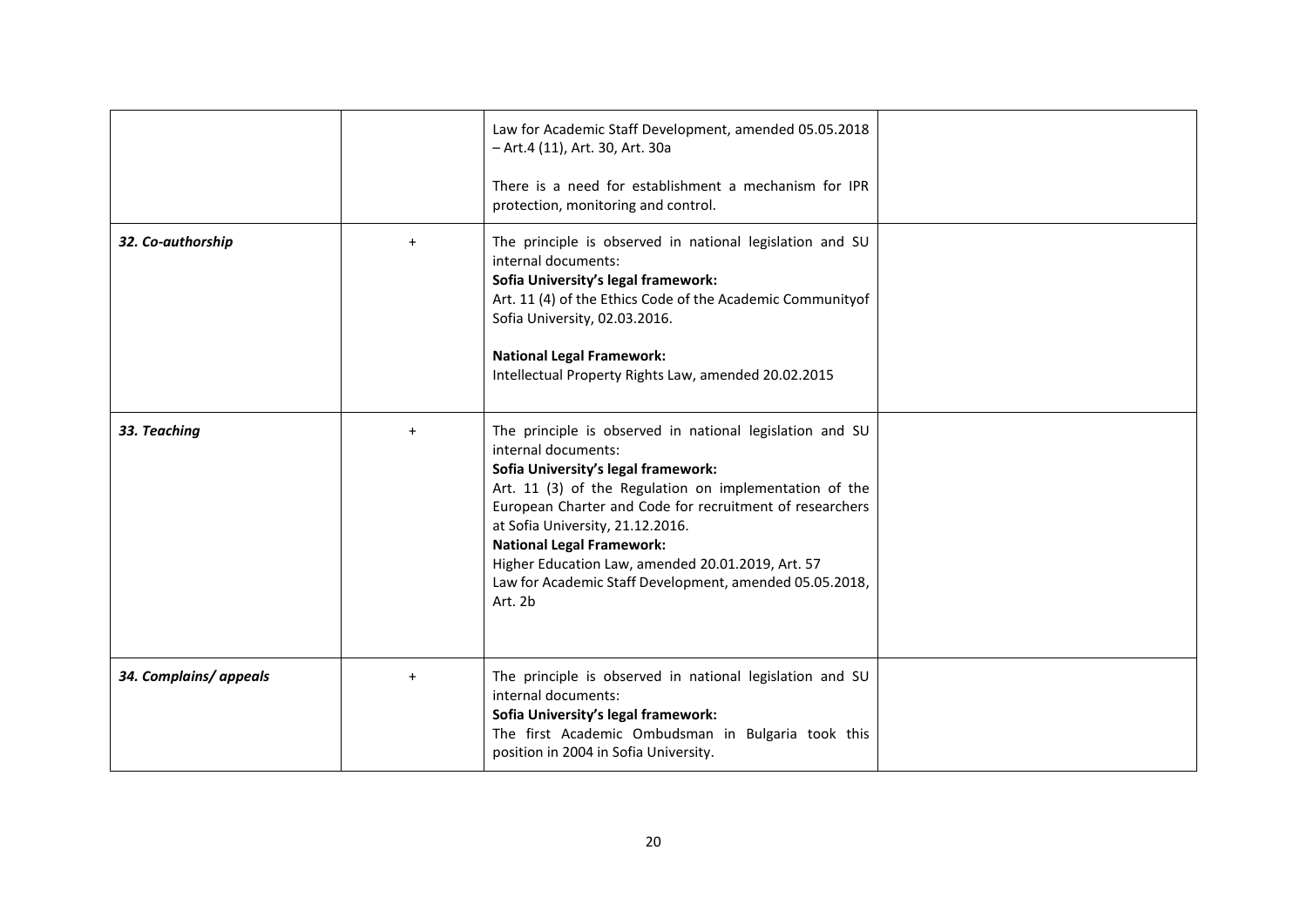|                                                 |           | New Regulation on terms and conditions for aquiring<br>scientific degrees and taking academic positions at SU,<br>31.10.2018 (for each degree and position)<br>Art. 15 of the Regulation on implementation of the<br>European Charter and Code for recruitment of researchers<br>at Sofia University, 21.12 2016<br><b>National Legal Framework:</b><br>Law on Protection Against Discrimination,<br>20.05.2011<br>Law on Access to Public Information, 7.07.2000 |  |
|-------------------------------------------------|-----------|-------------------------------------------------------------------------------------------------------------------------------------------------------------------------------------------------------------------------------------------------------------------------------------------------------------------------------------------------------------------------------------------------------------------------------------------------------------------|--|
|                                                 |           | Higher Education Law, amended 20.01.2019<br>Labour Code, 06.11.2018<br>Law for Academic Staff Development, amended 05.05.2018,<br>Art. 22(1), Art. 26(5), Art. 32                                                                                                                                                                                                                                                                                                 |  |
| 35. Participation in decision-<br>making bodies | $\ddot{}$ | The principle is observed in national legislation and SU<br>internal documents:<br>Sofia University's legal framework:<br>Art. 114, Regulation on organization and work of Sofia<br>University, 13.12.2018<br><b>National Legal Framework:</b><br>Higher Education Law, amended 20.01.2019, Art. 55(1), Art.<br>70(1)                                                                                                                                             |  |
| <b>Training and Development</b>                 |           |                                                                                                                                                                                                                                                                                                                                                                                                                                                                   |  |
| 36. Relation with supervisors                   | $\ddot{}$ | The principle is generally observed in national legislation and<br>SU internal documents:<br>Sofia University's legal framework:<br>For PhD students, new Regulation on terms and conditions<br>for aquiring scientific degrees and taking academic positions<br>at SU, 31.10.2018                                                                                                                                                                                |  |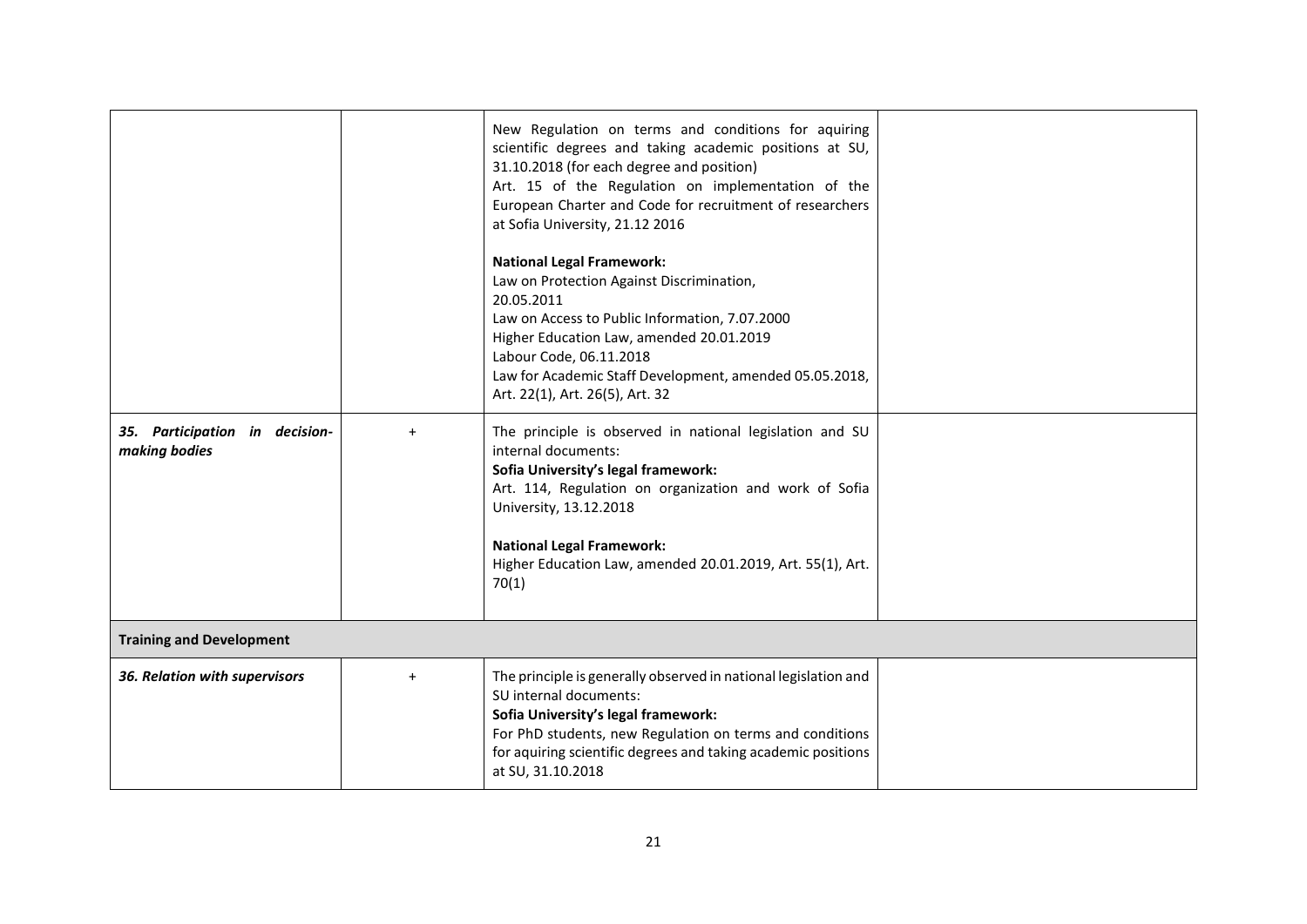|                                                                |       | Art. 12 (3) – the Regulation on implementation of the<br>European Charter and Code for recruitment of researchers<br>at Sofia University, 21.12.2016.<br>Art. 19 of the Ethics Code of the Academic Communityof<br>Sofia University, 02.03.2016.<br><b>National Legal Framework:</b><br>Higher Education Law, amended 20.01.2019, art. 70(1)                                                                                                                                                                                                                                                                                                                                                                                                                                                   |                                                                                                                                                                                                                                                                                                                                                                             |
|----------------------------------------------------------------|-------|------------------------------------------------------------------------------------------------------------------------------------------------------------------------------------------------------------------------------------------------------------------------------------------------------------------------------------------------------------------------------------------------------------------------------------------------------------------------------------------------------------------------------------------------------------------------------------------------------------------------------------------------------------------------------------------------------------------------------------------------------------------------------------------------|-----------------------------------------------------------------------------------------------------------------------------------------------------------------------------------------------------------------------------------------------------------------------------------------------------------------------------------------------------------------------------|
| 37. Supervision and managerial<br>duties                       | $+/-$ | The principle is observed in national legislation and SU<br>internal documents:<br>Sofia University's legal framework:<br>Art. 40, new Regulation on terms and conditions for aquiring<br>scientific degrees and taking academic positions at SU,<br>31.10.2018<br>Art. 12 (4) - the Regulation on implementation of the<br>European Charter and Code for recruitment of researchers<br>at Sofia University, 21.12.2016. There will be staff trainings.<br>Art. 20 of the Ethics Code of the Academic Communityof<br>Sofia University, 02.03.2016.<br><b>National Legal Framework:</b><br>Higher Education Law, amended 20.01.2019, art. 46(3, 4)<br>More emphasis is needed for monitoring of PhD supervisors<br>obligations and ensuring a concrete framework for<br>mentoring of post-docs. | In the regular evaluation of SU PhD students is<br>foreseen collection of feedback forms for their<br>satisfaction with supervision and research<br>environment.<br>Actions to be taken:<br>- Concrete guidelines to be developed related to<br>PhD supervision and post-docs mentoring and<br>advise.<br>- training of supervisors and mentors of<br>researchers           |
| <b>Continuing</b><br>Professional<br>38.<br><b>Development</b> | $+/-$ | The principle is observed in national legislation and SU<br>internal documents:<br>Sofia University's legal framework:<br>Art. 12 (1) - the Regulation on implementation of the<br>European Charter and Code for recruitment of researchers<br>at Sofia University, 21.12.2016.<br>Art. 21 of the Ethics Code of the Academic Communityof<br>Sofia University, 02.03.2016.                                                                                                                                                                                                                                                                                                                                                                                                                     | SU researchers have many opportunities for<br>mobility and specialisation under ERASMUS+.<br>The limited places are distributed to researchers<br>after internal competition.<br>Several cources are offered to researchers<br>within the Doctoral Programme of SU. Special<br>funding is available for PhD students to present<br>their work at international conferences. |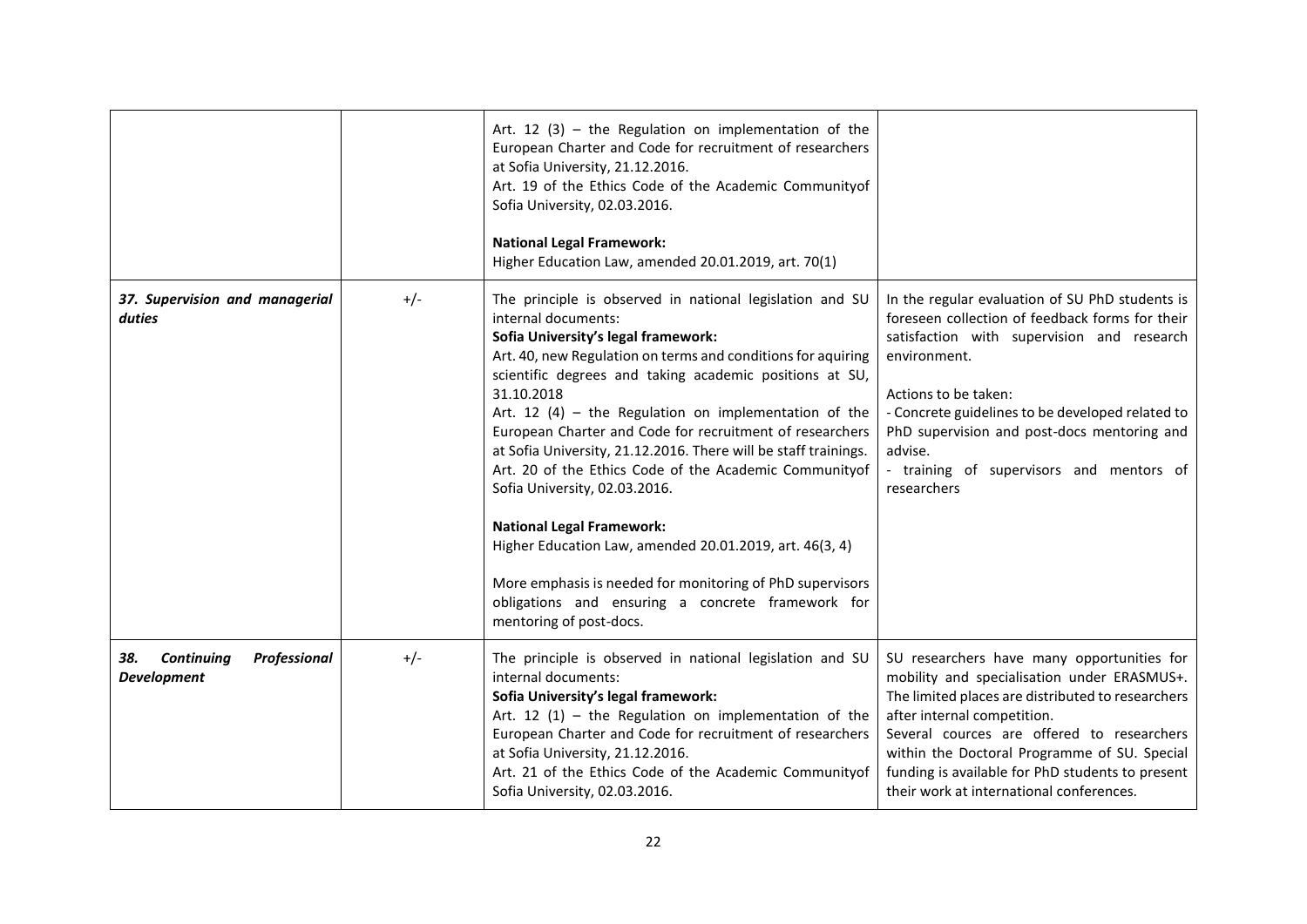|                                                               |       | Art. 114, Regulation on organization and work of Sofia<br>University, 13.12.2018<br><b>National Legal Framework:</b><br>Higher Education Law, amended 20.01.2019, art. 6(4)<br>SU lacks funding for ensuring different schemes for<br>continuous professional development and researchers'<br>mobility and specialization.                                                                                                                                                                                                                                                                                                                                                                                                                                               | An annual research funding scheme is available<br>at SU which provides research funding on<br>competitive base, incl. for participation in<br>research conferences and scientific events<br>abroqd.<br>Actions to be taken:<br>Concrete measures to be specified in a Strategy<br>for human resources development at SU.<br>- establishment of a working group to study the<br>HR related practice and to prepare HR strategy<br>and action plan, and broadly discuss them<br>- organisation of training within ongoing<br>projects<br>In long-term:<br>- HR strategy adoption, resources allocation,<br>implementation and monitoring. |
|---------------------------------------------------------------|-------|--------------------------------------------------------------------------------------------------------------------------------------------------------------------------------------------------------------------------------------------------------------------------------------------------------------------------------------------------------------------------------------------------------------------------------------------------------------------------------------------------------------------------------------------------------------------------------------------------------------------------------------------------------------------------------------------------------------------------------------------------------------------------|-----------------------------------------------------------------------------------------------------------------------------------------------------------------------------------------------------------------------------------------------------------------------------------------------------------------------------------------------------------------------------------------------------------------------------------------------------------------------------------------------------------------------------------------------------------------------------------------------------------------------------------------|
| 39. Access to research training<br>and continuous development | $+/-$ | The principle is observed in national legislation and SU<br>internal documents:<br>Sofia University's legal framework:<br>Art. 36, Art. 37, Art. 38, new Regulation on terms and<br>conditions for aquiring scientific degrees and taking<br>academic positions at SU, 31.10.2018<br>Art. 12 (2) - the Regulation on implementation of the<br>European Charter and Code for recruitment of researchers<br>at Sofia University, 21.12.2016.<br>Art. 114, Regulation on organization and work of Sofia<br>University, 13.12.2018<br><b>National Legal Framework:</b><br>Higher Education Law, amended 20.01.2019, art. 6(4)<br>SU lacks funding for ensuring different schemes for<br>continuous professional development and researchers'<br>mobility and specialization. | SU researchers have many opportunities for<br>mobility and specialisation under ERASMUS+.<br>The limited places are distributed to researchers<br>after internal competition.<br>Several cources are offered to researchers<br>within the Doctoral Programme of SU.<br>Actions to be taken:<br>- Concrete measures to be specified in a Strategy<br>for human resources development at SU for<br>ensuring funding to support researchers for<br>aquiring new knowledge and skills.                                                                                                                                                      |